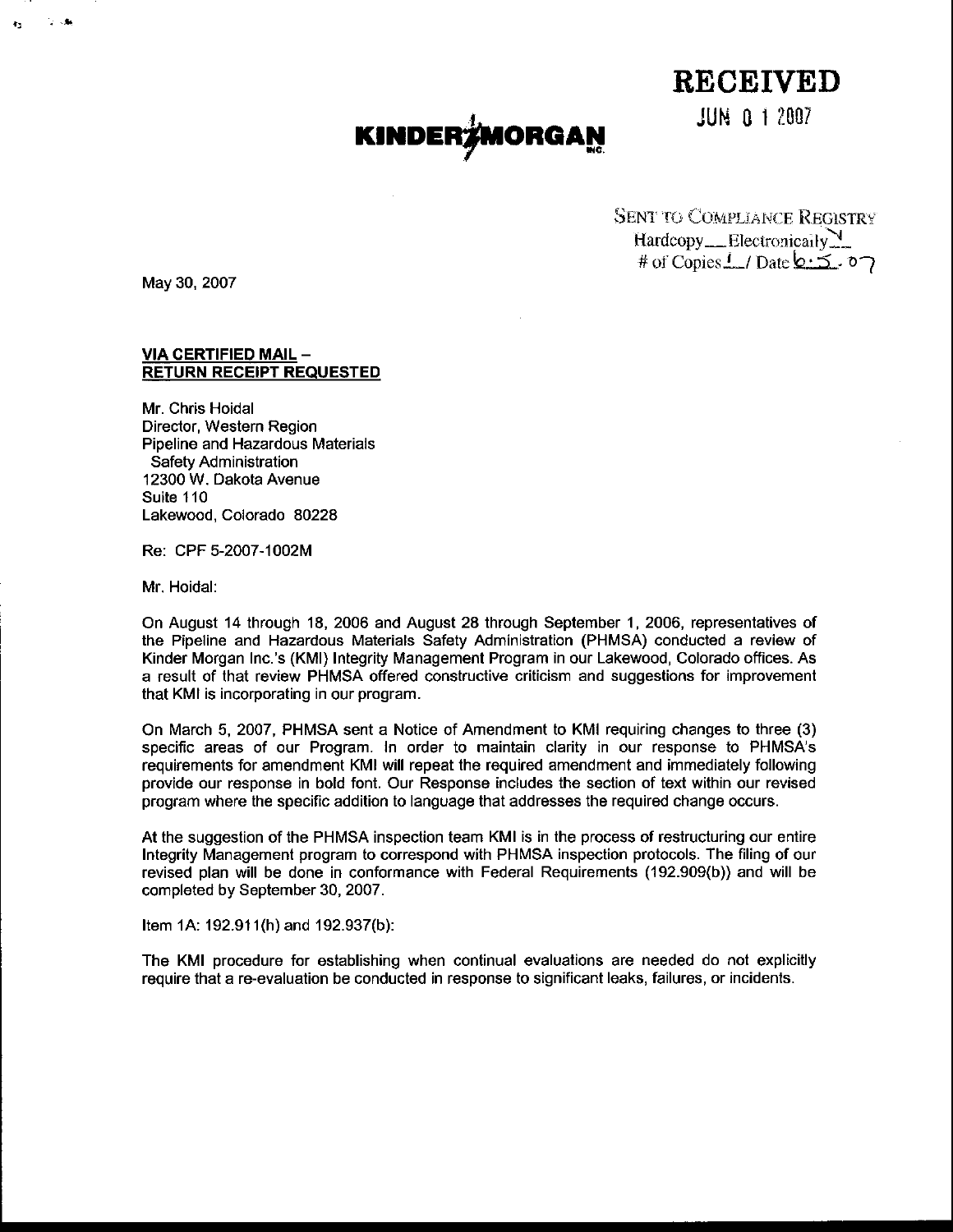Mr. Chris Hoidal Director, Western Region Pipeline and Hazardous Materials Safety Administration May 30, 2007 Page 2

#### KMI Response:

 $\mathbf{v}_\mathrm{A}$ 

Kinder Morgan has revised the IMP plan to clearly detail this requirement. Section 9.1 below describes the KM requirement for Continual Evaluations. Section 6.2.1.3 details how the information is obtained by the risk engineer to trigger this event.

9.1 Periodic Evaluations [192.937(b); Protocol F.011

Subsequent to the baseline integrity assessment, KMI continues to assess the covered segment at intervals and periodically evaluates each covered pipeline segment's integrity.

Periodic evaluations are based on data integration and risk assessment (IMP Section 6, Threat Identification, Data Integration, and Risk Assessment) of the pipeline system. For transmission pipelines other than plastic pipelines, the evaluation will consider past and presont integrity assessment results, data intogration and risk assessment information, remediation decisions, and additional preventative and mitigative actions.

Periodic evaluation triggers include, but are not limited to, the completion of integrity assessments and data evaluation, substantial leaks, failures or incidents, and the availability of new integrity information. As with baseline assessments, reassessment method determinations are made in accordance with the particular threats for each segment.

Risk Engineering documents periodic evaluations and reassessment planning on ICAM. Documontation consists of decision making and rationale for reassessment planning.

Reassessment plans for KMI business units are reviewed by Risk Engineering annually to determine if new information of threats and pipeline conditions warrants changes to the reassessment plans. Pipeline segments are risk ranked annually in  $\mathsf{\mathit{PIRAMID}^{TM}}$  by total combined impact as described in IMP Section 6.3, Risk<br>Assessment. The risk ranked list is emploved to re-evaluate the baseline The risk ranked list is employed to re-evaluate the baseline assessment/reassessment plan for each KMI business unit. The annual risk evaluation and prioritization process is conducted in a similar manner as the initial risk ranking and prioritization process as described in IMP Section 5, Baseline Assessment PIan.

#### 6.2.1.3 lncident Reporting Tools

STARS™ is an on-line tool that stores various information related to a pipeline incident or damage. Information collected includes a brief description of the incident, pipeline system data, type of incident, and the incident cause. Data stored in the STARS™ program is employed tor determining reporting criteria and performing additional analysis on the affected segment when necessary. During the annual risk ranking process, Risk Engineers review STARS™ incident data on covered segments.

Incident notifications are also received by the Director of Risk Engineering and the Risk Engineer responsible for the applicable pipeline system through the company Emergency Response Line (ERL) notification system immediately after the incidont is reported.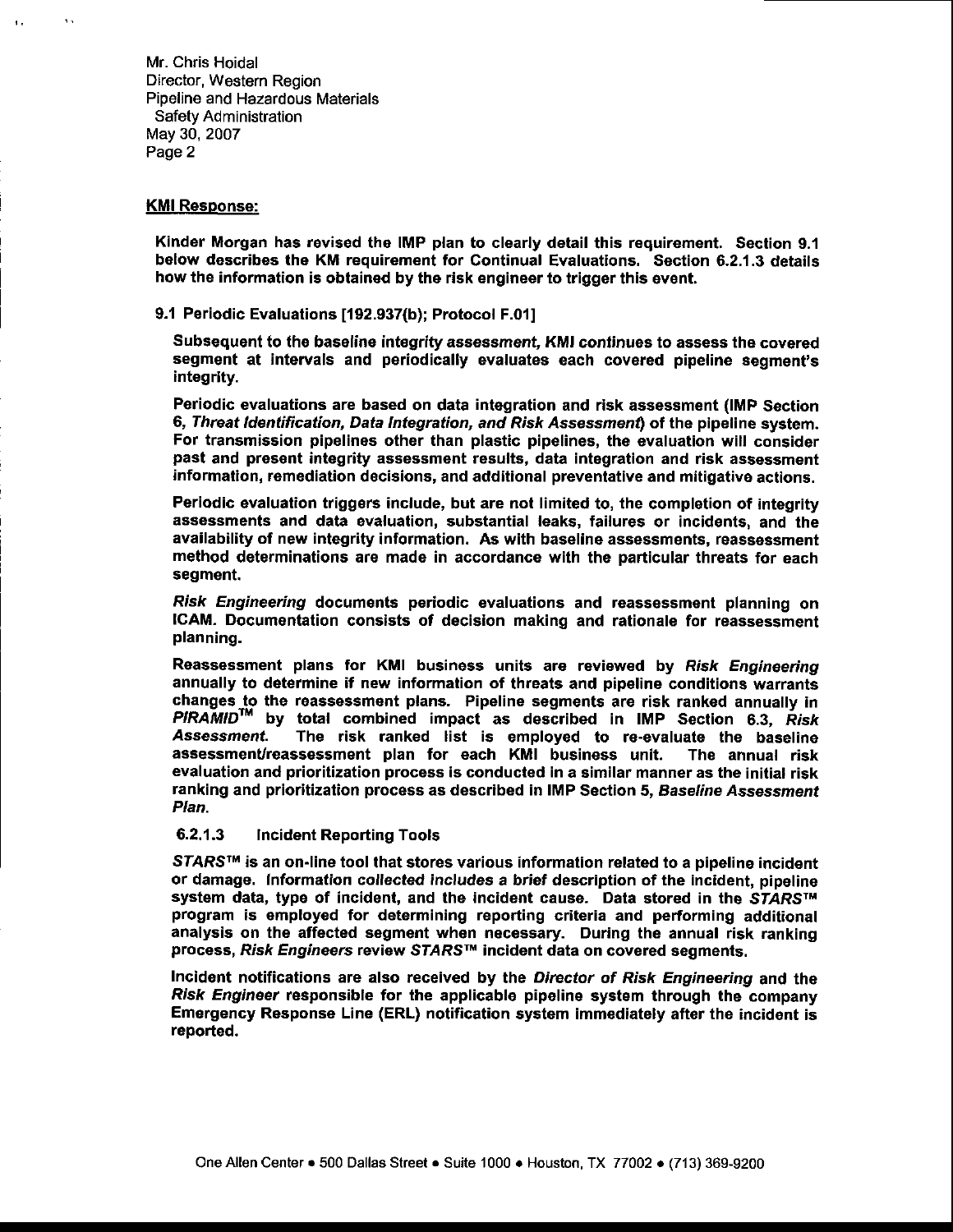Mr. Chris Hoidal Director, Western Region Pipeline and Hazardous Materials Safety Administration May 30, 2007 Page 3

Item 1B: 192.91(h) and 192.935(a):

IMP | 0070 provides a framework describing requirements for the P&M Measures program. However, KMI has not defined the detailed process steps used for identifying additional meaaures based on identified threats to each pipeline segment and the risk analysis.

#### KMI Resoonse:

 $\mathbf{A}$ 

Kinder Morgan has revised the IMP plan to detail the process used for evaluating Preventive and Mitigative Measures. Section 11 describes the base process used and section 7 of the Risk Process Document details the steps taken.

Due to the length of these sections KMI has included their entire text in the attached Appendix A.

Item 2A:

KMICD Lander Hudson Lateral was listed as an HCA in the 2004 BAP. This HCA was removed from the BAP in the 12/17/2005 BAP. KMI did not document the reason for change, authority for approving change, analysis of implications, or the communication of the change to affected parties.

#### KMI Response:

Kinder Morgan has revised the IMP plan to describe the process used to evaluate changes in HCAS. This process includes steps to validate the changes and generate an MOC related to the change. Section 4.6 describes this process. Also included is O&M 155 and form OM100-15-lMP that describe the Kinder Morgan MOC procesa. Due to the tength of these sections KMI has included their entire text in the attached Appendix B.

4.6 ldentification and Evaluation of Newly ldentified HCAS, program Requirements 11 92.905(c); Protocol A.061

Continuing surveillance activities are provided in O&M Procedure 220, Structure Survey for Class Location and HCA Determination. New or changed HCA boundaries caused by changing pipeline conditions are identified and updated annually. Those changes include:

- o Change in MAOP
- ' Pipeline modification including pipe diameter alteration
- . Chango in pipeline product
- . Installation of new pipe
- . Change in class location /location boundary
- . Pipeline reroute, new pipeline
- . Correction to pipeline centerline
- e Field design changes
- . ldentification of new construction activity
- . Change in the use of existing buildings

In addition to tasks performed in O&M Procedure 220, Structure Survey for Class Location and HCA Determination, and IPODS Engineering Standards, once each calendar year, Engineering and Technical Services will run the Petris software HCA Comparison Tool. This software uses the criteria in the bullet points above and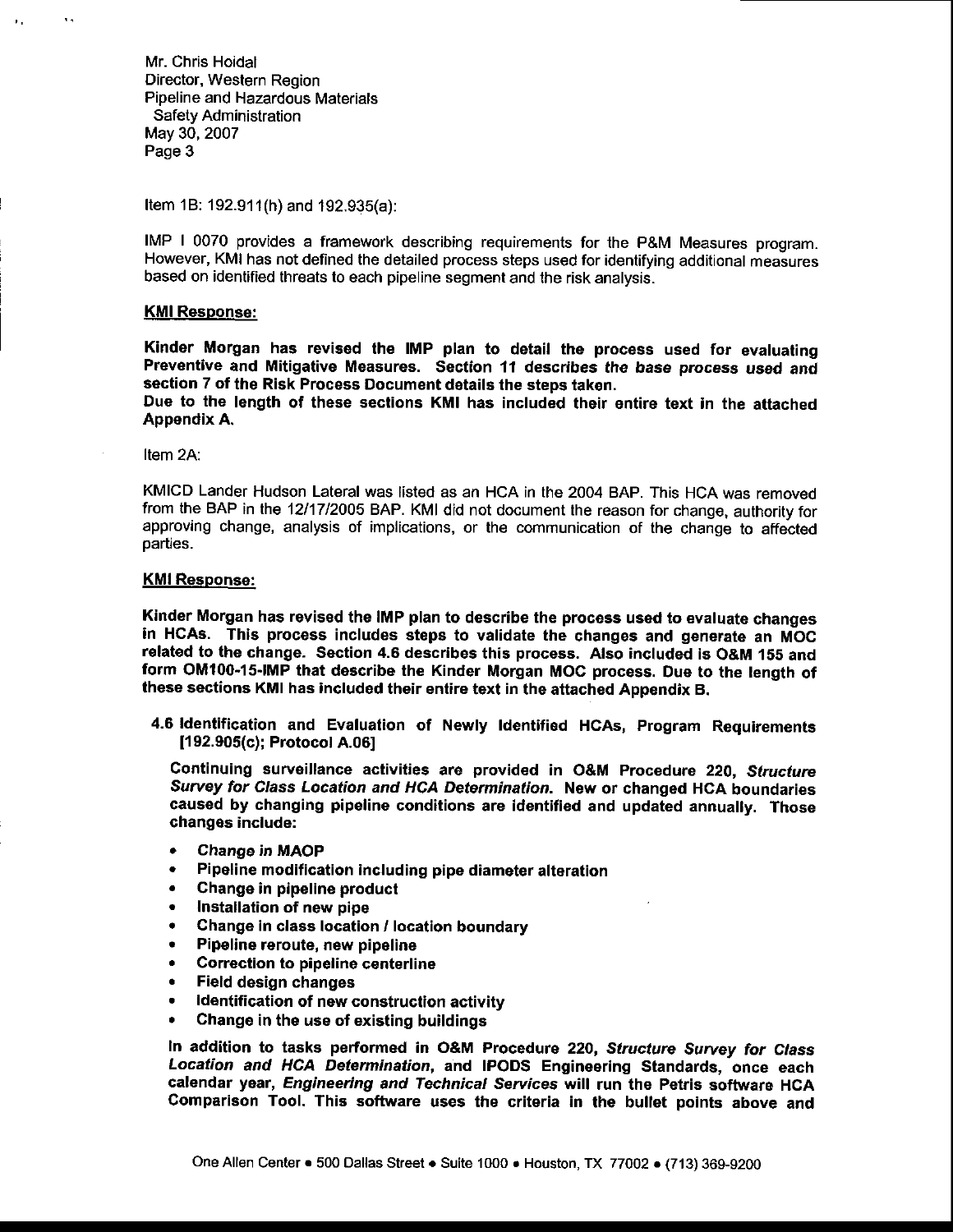Mr. Chris Hoidal Director, Western Region Pipeline and Hazardous Materials Safety Administration May 30, 2007 Page 4

> compares new or changed HCA boundaries to previously identified HCA8. This data is used by Risk Engineering to update the baseline assessment/reassessment plans in accordance with IMP Section 5.4, New HCAs/Newly Installed Pipe, Newly Acquired Pipe. This data is also used to validate the HCA changes and to develop an MOC for any changes to the BAP.

lf you should have further questions regarding this response please do not hesitate to contact me.

Sincerely.

 $5,$ 

M. Dwayne Burton Vice President, Gas Pipeline **Operations and Engineering** Kinder Morgan, Inc. One Allen Center 500 Dallas Street Suite 1000 Houston, TX 77OO2 (713) 369-93s6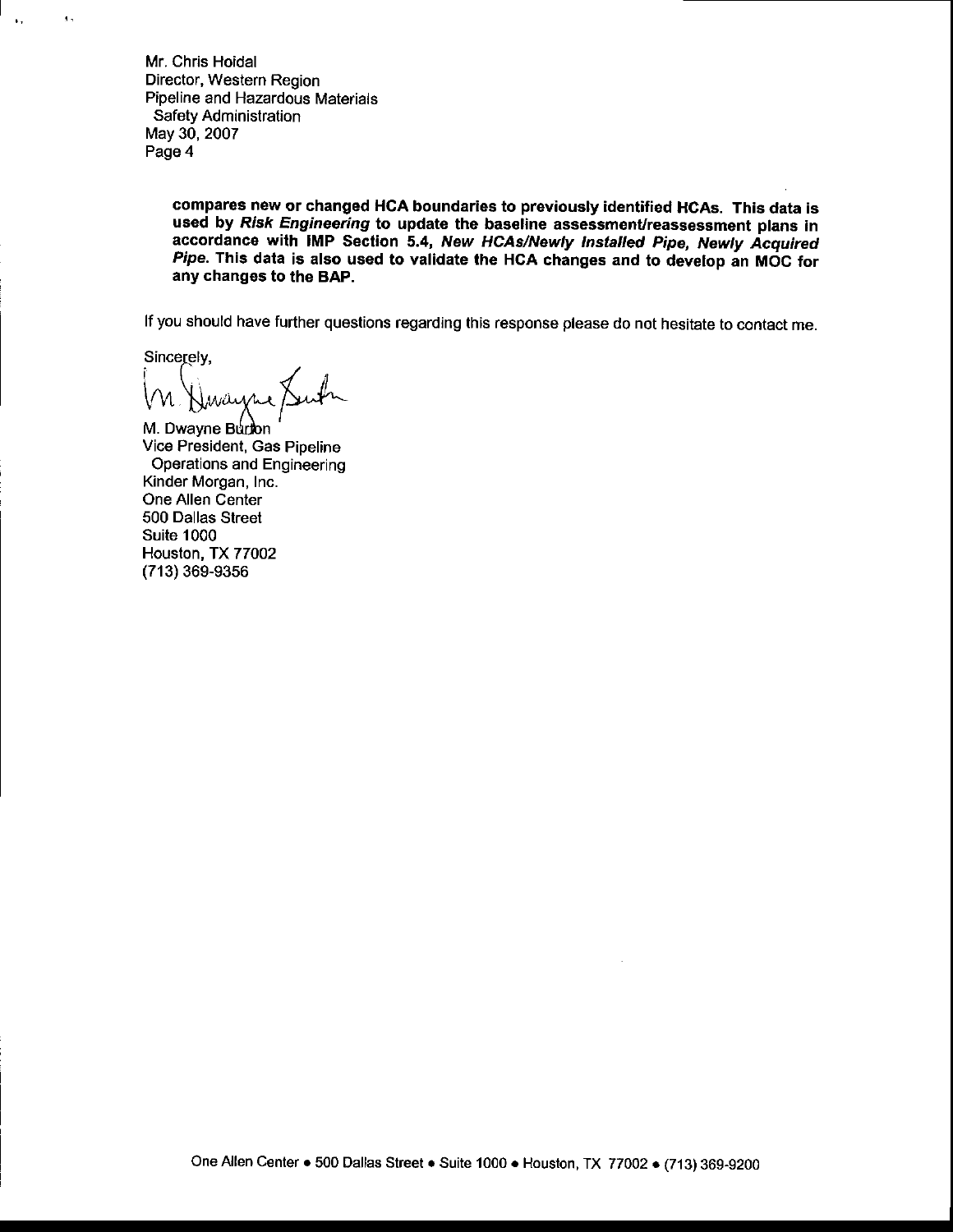### Appendix A

 $\lambda$ 

 $\bar{\mathbf{r}}$  ,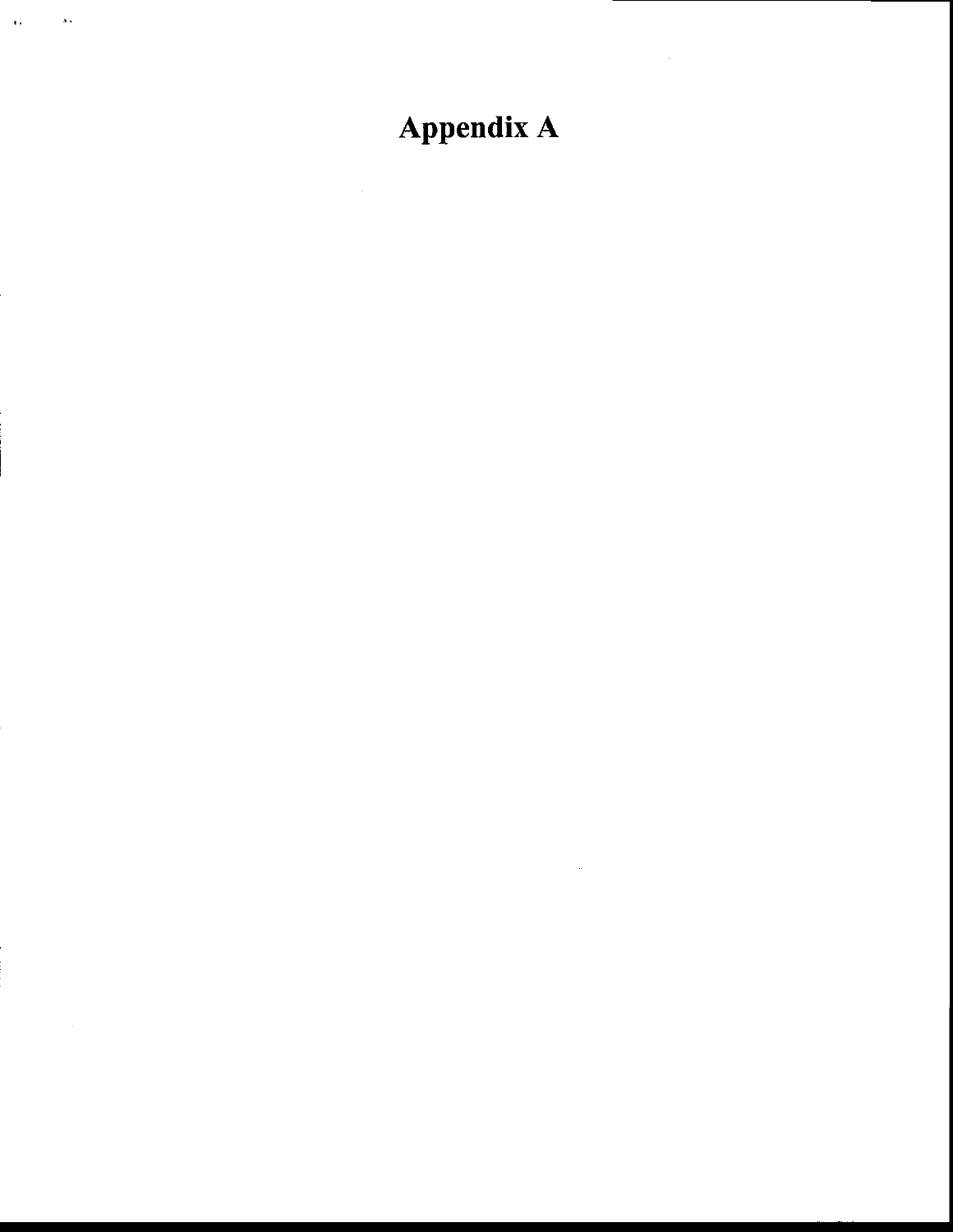$\mathbf{r}$ 

Section: 11 Title: Preventive and Mitigative Measures Revised: 4-10-2007

INTEGRITY MANAGEMENT PROGRAM

#### 11 . Preventive and Mitigative Measures

| 11.               |                                                                      |  |
|-------------------|----------------------------------------------------------------------|--|
| 11.0.             |                                                                      |  |
| 11.0.1.           |                                                                      |  |
| 11.0.2.           |                                                                      |  |
| 11.0.3.           |                                                                      |  |
| 11.1              |                                                                      |  |
| 11.1.1.           |                                                                      |  |
| 11.1.2.           |                                                                      |  |
| 11.1.3.           |                                                                      |  |
| 11.1.4.           |                                                                      |  |
| 11.2 <sub>1</sub> |                                                                      |  |
| 11.3.             |                                                                      |  |
| 11.4              |                                                                      |  |
| 11.5.             |                                                                      |  |
| 11.6.             |                                                                      |  |
| 11.7.             | Automatic Shutoff Valves or Remote Control Valves [Protocol H.07]  6 |  |
|                   |                                                                      |  |

#### 1 1.0. Introduction [192.935; Protocol Area H]

In accordance with 49 CFR 192.935, KMI evaluates and employs preventive and mitigative measures (P&MMS) to prevent and mitigate the consequences of a pipeline failure. The P&MM process consists of the following key components:

- . ldentification of P&MMS
- Evaluation of P&MMs
- . Documentalion
- Management of Change

As established in IMP Section 6, Threat Identification, Data Integration, Risk Assessment, KMI conducts threat identification and risk ranking. Upon having identified threats along a particular pipellne segment or facility, KMI evaluates the necessity of additional potential P&MMs.

#### 11.0.1. Scope

This section describes the process for evaluating and selecting P&MMS for covered segments.

#### 11.0.2. Responsibilities

The Director of Risk Engineering is responsible for the development, implementation, and oversight of the processes and procedures contained in this section. Additionally, the Director of Risk Engineering is responsible for the following specific components of this section:

- Oversight of P&MM evaluations
- . Oversight of addition or modification of P&MMs

Risk Engineers are responsible for supporting the Director of Risk Engineering with the implementation of the policies and procedures contained in this section.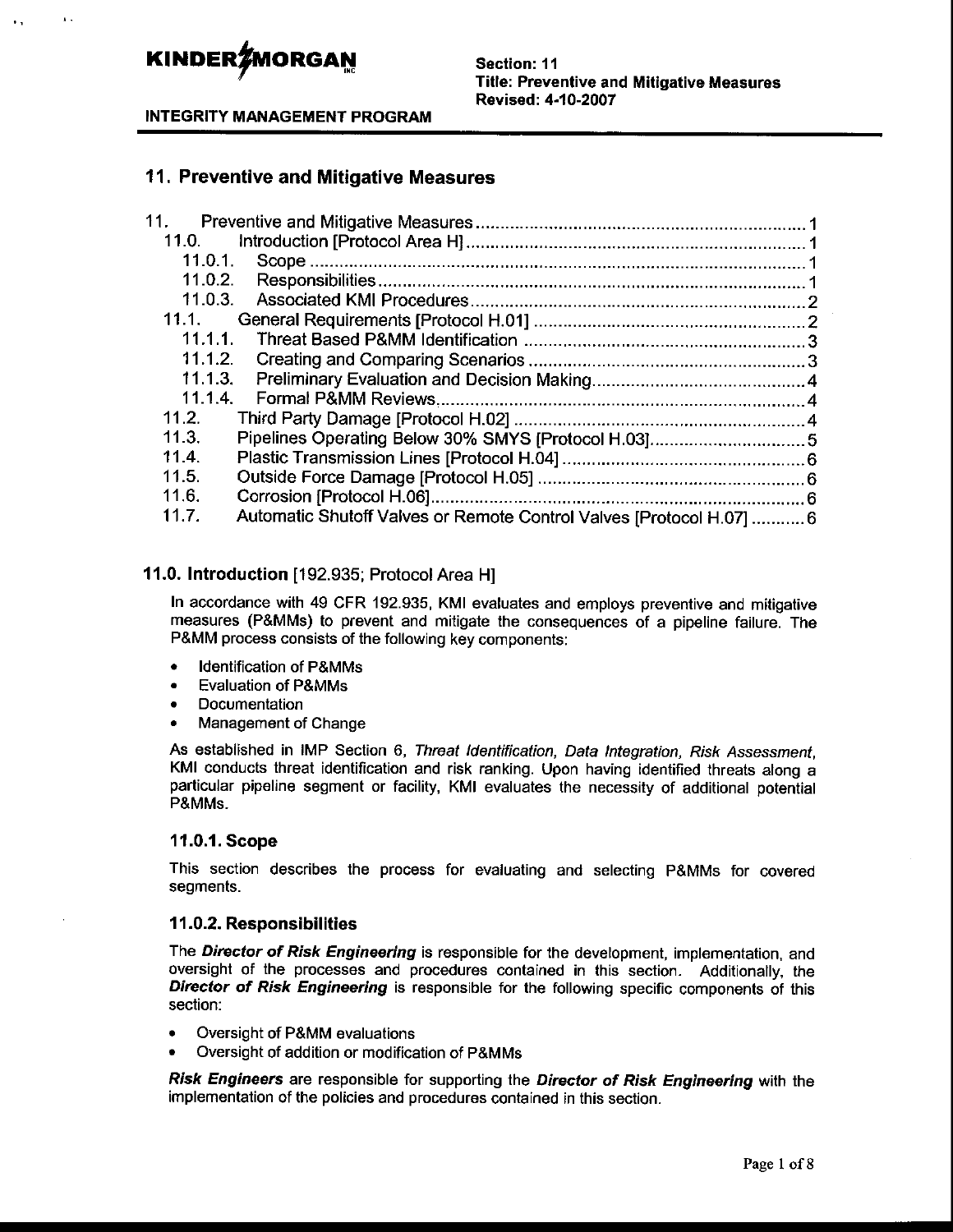#### INTEGRITY MANAGEMENT PROGRAM

Engineering Records Department will maintain all completed P&MM projects and associated documentation for the life of the pipeline.

#### 11.0.3. Associated KMI Procedures

The following KMI O&M Procedures are referenced in this section, and have been incorporated into this program:

- . O&M Procedure 159, lncident Reporting and lnvestigation
- O&M Procedure 199, Operator Qualification
- O&M Procedure 215, Patrolling and Leak Detection
- o O&M Procedure 232, Damage Prevention and Public Education
- . Risk Process Document

#### 11.1. General Requirements [192.935(a); Protocol H.01]

ldentification and evaluation of additional P&MMS are based on identified lhreats to each pipeline segment and the risk analysis required by 49 CFR 192.917.

Initial P&MM evaluations for covered segments are scheduled based on the baseline assessment/reassessment plans published in March 2007. Evaluations for the top 50% (highest risk) covered segments will be completed by June 30,2008. The remaining covered segments (lowest risk) will be evaluated by June 30, 2009.

Continual P&MM evaluations are completed for covered sections in response to the following evenls:

- . lntegrity assessment and subsequent remediation
- . Significant leaks, failures, or incidents
- New information providing substantial changes to identified threats or relative risk ranking

In order to identify potential additional or new P&MMs, Risk Engineering conducts a P&MM evaluation process consisting of four critical steps:

- Threat based P&MM identification
- PIRAMID™ Scenario Comparisons
- . Preliminary Evaluation and Decision Making
- . Formal P&MM Reviews

The following sections establish the requirements and methodology for each of these steps.

#### 11.1.1. Threat Based P&MM Identification [192.917; 192.935(a)]

Decisions regarding P&MMs are based on the threats identified during Risk Analysis Process (fMP Section 6, Threat ldentification, Data lntegration, and Risk Assessmenf). Specific pipeline threats are identified and P&MMs are evaluated by Risk Engineering.

In order to consistently and systematically identify P&MMs, Risk Engineering consults Table IMP 11-1, Preventive and Mitigative Measures Selection Criteria, for an initial identification of appropriate P&MMs for each unique threat. P&MM considerations include, but are not limited to:

- $\bullet$  Enhancements to leak detection systems (e.g. Control Center monitoring)
- Addition of Automatic Shut-off Valves or Remote Control Valves
- . Additional training for personnel on response procedures
- Enhancements to corrosion control efforts
- . Enhancements to third party damage prevention programs
- Enhancements to inspections and maintenance programs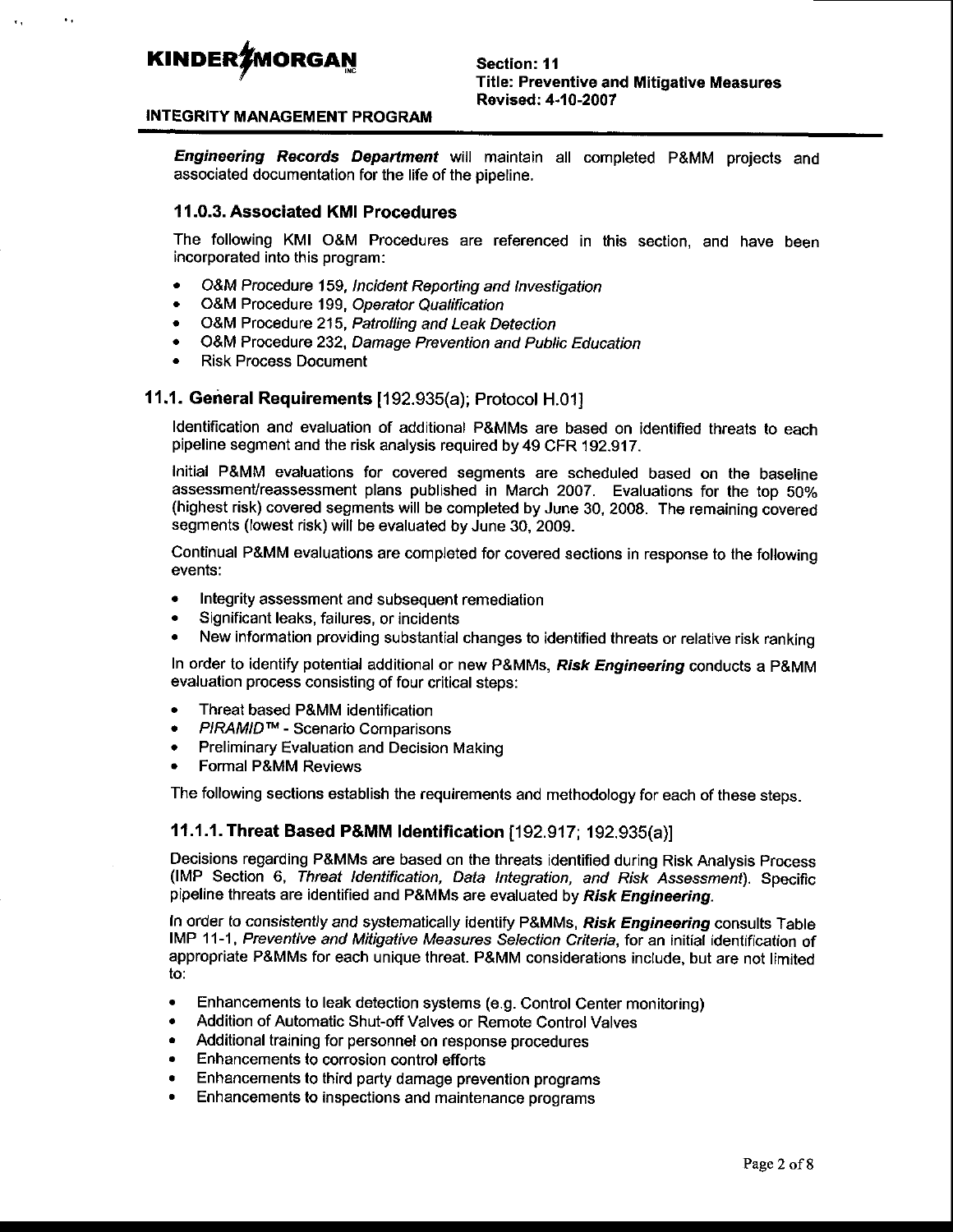#### INTEGRITY MANAGEMENT PROGRAM

- . Conduct drills with local emergency responders
- . Replace pipe segments with segments of heavier wall thickness

Upon having identified threat based P&MMs, Risk Engineering employs PIRAMID<sup>™</sup> to further evaluate potential P&MM activities.

#### 1 1.1.2. Creating and comparing Scenarios [192.91 1(c); 1 92.935(a)]

Risk Engineering employs  $PIRAMID^M$  to determine whether initially identified P&MM activities are appropriate (based on pipeline characteristics, operational parameters, integrity threat, initial risk, risk reduction, and benefit/cost). The PIRAMID<sup>™</sup> scenario creation function allows for creating "what-if' scenarios to determine the risk reduction due to an integrity activity. Risk Engineering employs PIRAMID™ as a tool to evaluate the various risk control and mitigation methods by:

- . ldentifying risk control options that could lower the likelihood of a pipeline system incident, reduce the consequences, or both
- . Systematically evaluating and comparing those options
- . Selecting and implementing the optimum strategy for risk control

The existing attributes for the pipeline segment being modeled are stored as baseline data. PIRAMID™ creates scenarios by modifying the attributes specific to the scenario while maintaining the remaining attributes in the baseline data as constant. Probability, consequence, and costs are calculated for the pipeline segment before and after scenario is implementation. The results can be compared to determine the impact of risk reduction and/or benefit cost due to the scenario.

Risk comparisons may be made based on cost/benefit ratio, total cost, utility, or impact index as a means to identify the most cost-effective approach to implementing p&MMs. For example, the P&MM scenario comparison can be employed to compare increased signage, increased patrols, and enhanced protection (against equipment damage) as an aid in selecting the most effective P&MM(s) to implement.

#### 11 .1 .3. Preliminary Evaluation and Decision Making

Risk Engineers employ the PIRAMID<sup>TM</sup> scenario comparison and risk evaluation functions for preliminary P&MM evaluations.

A spreadsheet consisting of output from the PIRAMID™ model for initial system attributes (baseline) and potential P&MM scenarios is employed for preliminary screening. The spreadsheet contains the total combined impact, and the risk before and after the pMM scenario.

Risk Engineers perform a preliminary evaluation of the P&MM scenario results and eliminate any P&MM scenario that does not result in any risk reduction or provides no benefit/cost. The resulting P&MM scenario comparison list is employed in the formal review process, and documented on ICAM software.

#### 11.1.4. Formal P&MM Reviews

Upon having completed threat based P&MM identification, scenario modeling, and preliminary evaluation of P&MMs, Risk Engineering presents the proposed P&MMs to other KMI personnel. Formal P&MM reviews may combine several covered segments with similar characteristics in a single discussion. Representatives from Engineering, Operations (district managers, maintenance, and corrosion staff, etc.), and **Business** departments are present for the formal P&MM reviews to finalize the selection of P&MMS. As with each component of the P&MM process, review results are documented on ICAM.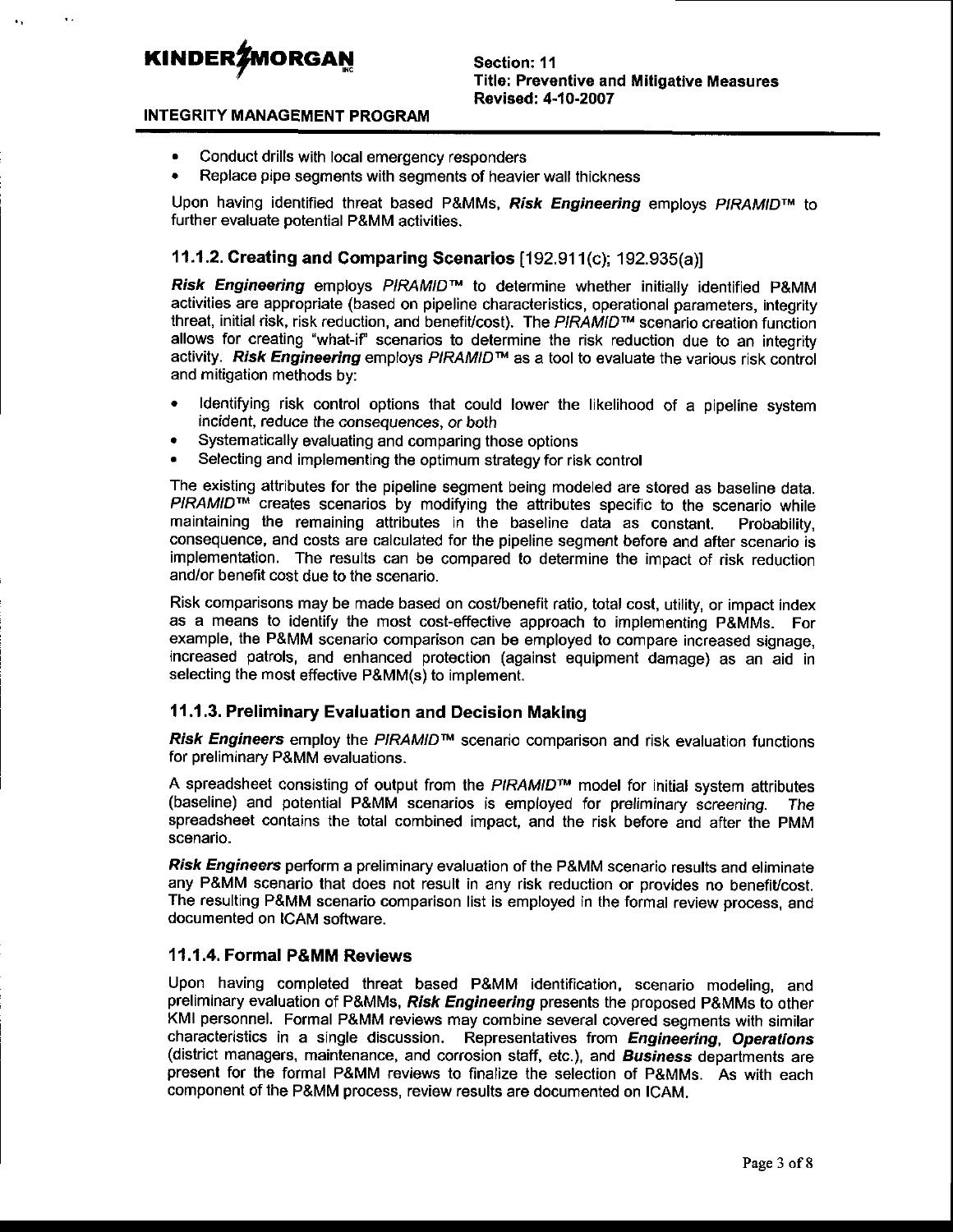#### INTEGRITY MANAGEMENT PROGRAM

Approved final P&MMs are budgeted for and tracked until completion by the Director of Risk Engineering.

#### **11.2. Third Party Damage**  $[192.935(b)(1)]$ ; Protocol H.02]

In supplement to the Damage Prevention Program and in accordance with 49 CFR 192.935 (b), KMI has developed enhanced measures to prevent third party damage. These enhanced measures include the following:

- . Using qualified personnel for IMP work tasks such as marking, locating, and direct supervision of direct excavation work
- . Collection, in a central data base, location specific information on excavation damage (covered and non-covered segments) and root cause analysis
- Participation in one-call systems
- . Monitoring of excavations on covered segments by KMI personnel

In the event that third party damage is identified as a threat, KMI, at a minimum, enhances its damage prevention program with the listed actions below to prevent and minimize the consequences of a release due to third party damage:

- . Using qualified personnel for work conducted by KMI (O&M Procedure 199, Operator Qualification)
- . Collecting and recording information in SIARSTM central database on excavation damage that occurs on covered and non-covered segments in the transmission system. It will include root cause analysis to support identifying targeted additional preventive and mitigative measures in HCA's. The report will include recognized damage that is not required to be reported to DOT as an incident (O&M Procedure 159, lncident Repofting and *Investigation*).
- . Participating in one-call systems in locations with covered segments (O&M Procedure 232, Damage Prevention and Public Education)
- . Providing pipeline personnel to monitor excavations conducted on covered pipeline segments (O&M Procedure 215, Patrolling and Leak Detection)

#### 11.3. Pipelines Operating Below 30% SMYS [192.935(d); Protocol H.03]

For pipelines operating below 30% SMYS and located in an HcA, KMI implements the following actions:

- . Use qualified personnel for work conducted by KMI (O&M Procedure 199, Operator Qualification\
- . Participate in one-call systems in locations with covered segments (O&M Procedure 232, Damage Prevention and Public Education)
- Monitor excavations near the pipeline or conduct bi-monthly pipeline patrols. If an indication of an unreported construction activity is discovered, a follow-up investigation will be required to determine if mechanical damage has occurred. (O&M Procedure 215, Patrolling and Leak Detection) For pipelines operating below 30% SMYS and located in a Class 3 or 4 area but not in an HCA, KMI will implement the following actions:
- . Use qualified personnel for work conducted by KMI (O&M Procedure 199, Operator Qualification)
- . Participate in one-call systems in locations with covered segments (O&M Procedure 232, Damage Prevention and Public Education)
- . Monitor excavations near the pipeline or conduct bi-monthly pipeline patrols. In the event that an indication of an unreported construction activity is discovered, a follow-up investigation will be required to determine if mechanical damage has occurred. Perform semi-annual leak surveys or quarterly leak surveys for unprotected pipe or cathodically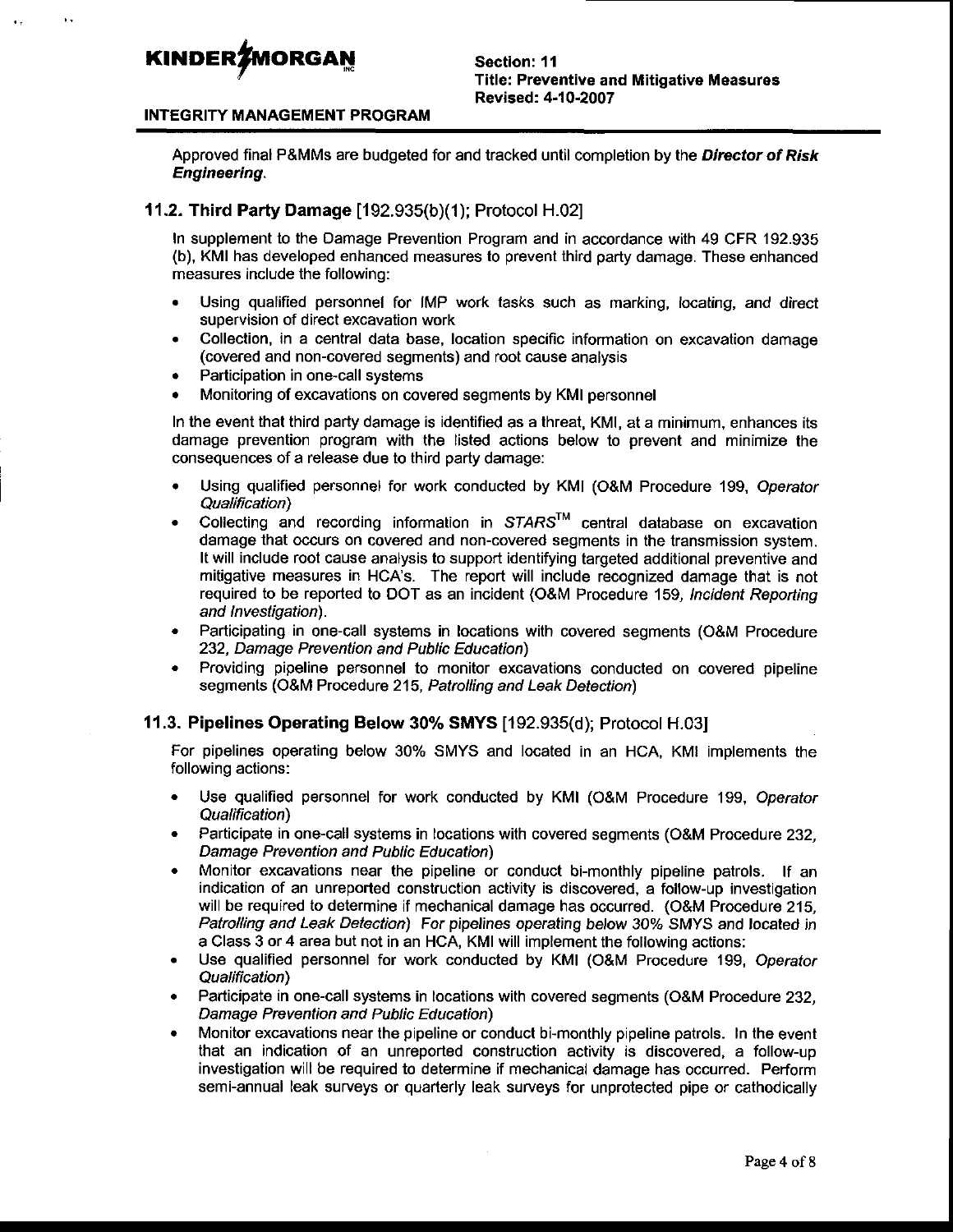#### INTEGRITY MANAGEMENT PROGRAM

protected pipe where electrical surveys are impractical (O&M Procedure 215, Patrolling and Leak Detection).

Guidance for selecting P&MMS related to these two conditions listed above is attached as Table IMP 11-2, Preventive and Mitigative Measures for Pipelines Operating at less than 30% SMYS in an HCA, and Table IMP 11-3, Preventive and Mitigative Measures for Pipelines operating Below 30% SMYS in a Class 3 or 4 but not in an HCA.

#### 11.4. Plastic Transmission Lines [192.935(e); Protocol H.04]

In lhe event that KMI operates a plastic transmission pipeline in a covered segment, KMI wih consider the following P&MMs:

- Use qualified personnel for work conducted by KMI (O&M Procedure 199, Operator Qualification)
- Participate in one-call systems in locations with covered segments (O&M Procedure 232, Damage Prevention and Public Education)
- Provide pipeline personnel to monitor excavations conducted on covered pipeline segments (O&M Procedure 215, Patrolling and Leak Detection)

#### **11.5. Outside Force Damage** [192.935(b)(2); Protocol H.05]

In the event that KMI determines damage by outside forces (earth movements, floods, unstable suspension bridge) is a threat, KMI may implement measures to minimize the consequences from the outside force threat (O&M Procedure 215, Patrolling and Leak Detection). Additional measures to minimize the consequences of damage from outside forces include, but are not limited to:

- . Increasing patrol frequency
- Increased signage
- Adding external protection
- . Reducing external stress
- . Relocating the line

#### 11.6. Corrosion [192.917(e)(5); Protocol H.06]

As with other threats, KMI takes measures to determine if corrosion is a threat to covered pipeline segments. In the event that a corrosion threat is identified, KMI completes:

- Evaluation and remediation of covered and non-covered segments with similar material coating
- . Development of a schedule for evaluating and remediation, as necessary, the similar segments consistent with the operator's established operating and maintenance procedures under 49 CFR 192 for test and repair.

#### 11.7. Automatic Shutoff Valves or Remote Control Valves [192.935(c); protocol H.07I

Risk Engineering conducts a risk and cost benefit analysis to determine whether an automatic shutoff valve (ASV) or remote control valve (RCV) would be an efficient means of adding protection to an HCA in the event of a gas release. The review includes, at a minimum: leak detection speed, pipe shutdown capabilities, the type of gas transported, operating pressure, rate of potential release, pipeline profile, potential for ignition, and nearest response personnel location. Risk Engineering, with the assistance of System Design, evaluates the installation feasibility.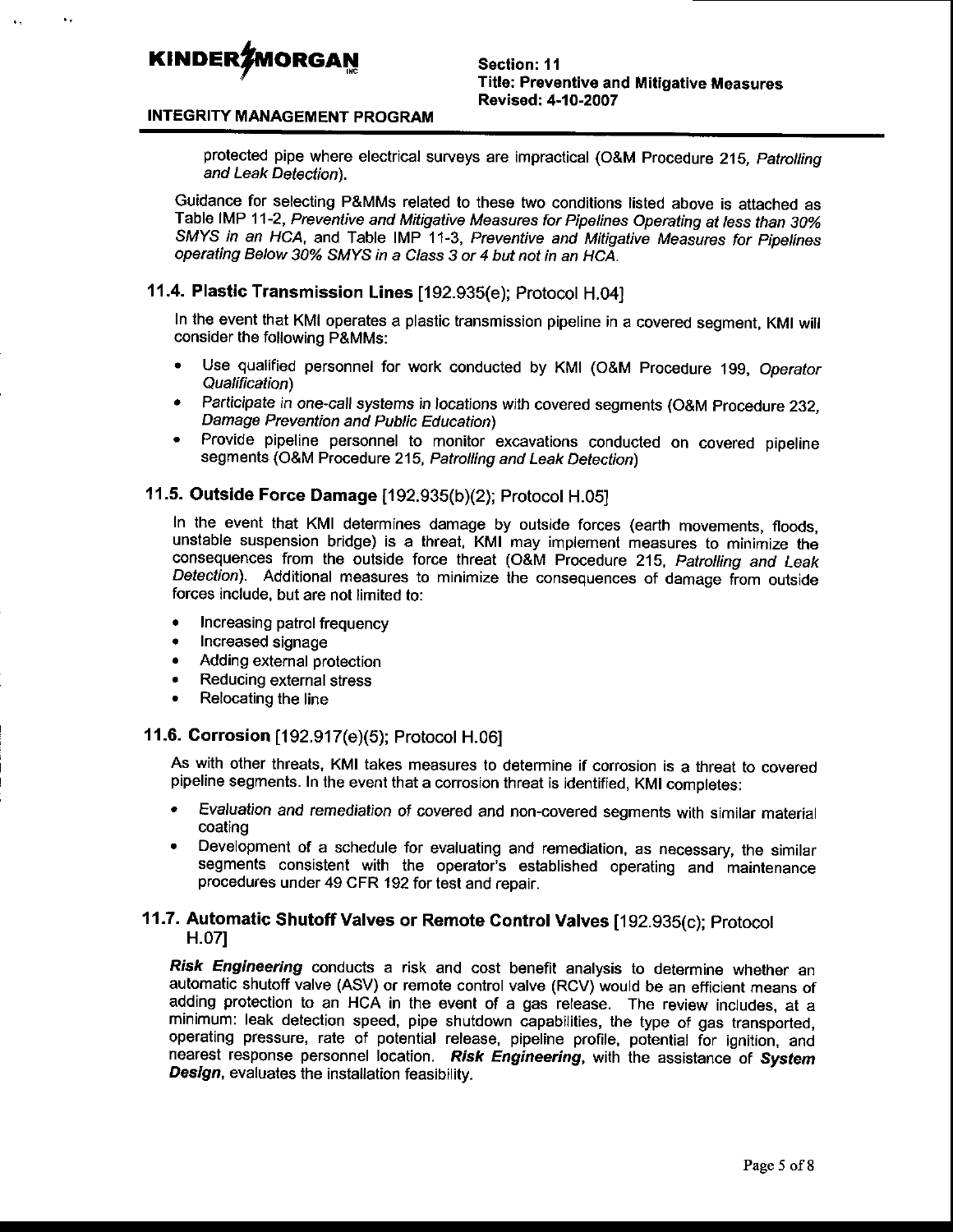$\ddot{\phantom{a}}$ 

Section: 11 Title: Preventive and Mitigativo Measures Revised: 4-10-2OO7

INTEGRITY MANAGEMENT PROGRAM

Table IMP 11-1 - Preventive and Mitigative Measures Selection Criteria

See attached table.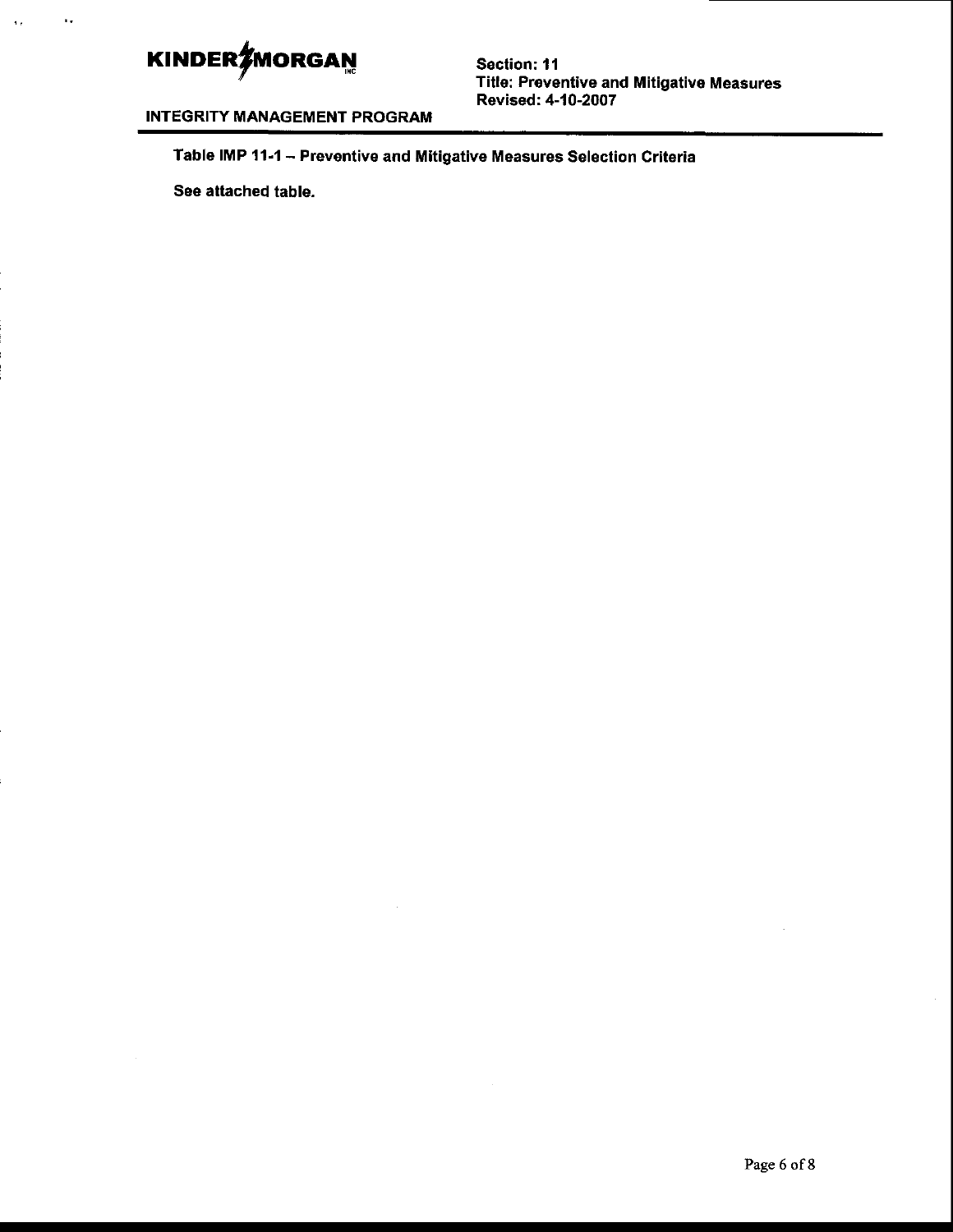$\ddot{\phantom{a}}$  ,

Section: 11 **Title: Preventive and Mitigative Measures** Revised: 4-10-2007

#### **INTEGRITY MANAGEMENT PROGRAM**

### Table IMP 11-2 - Preventive and Mitigative Measures<br>Pipelines Operating at less than 30% SMYS in an HCA [Part 192, Table E.II.3]

| <b>Threat</b>                | <b>Existing 192 Requirements</b>                                                                                                                                                                                                                                                                                                                                       | <b>Additional Preventive &amp; Mitigative Measures</b>    |                                                                                                                                                                                                                                                                                                                                                                                                                                                                                                                                                                                                                                                                                                                                                                                                                                                                          |  |
|------------------------------|------------------------------------------------------------------------------------------------------------------------------------------------------------------------------------------------------------------------------------------------------------------------------------------------------------------------------------------------------------------------|-----------------------------------------------------------|--------------------------------------------------------------------------------------------------------------------------------------------------------------------------------------------------------------------------------------------------------------------------------------------------------------------------------------------------------------------------------------------------------------------------------------------------------------------------------------------------------------------------------------------------------------------------------------------------------------------------------------------------------------------------------------------------------------------------------------------------------------------------------------------------------------------------------------------------------------------------|--|
|                              | Primary                                                                                                                                                                                                                                                                                                                                                                | Secondary                                                 | to 192 requirements                                                                                                                                                                                                                                                                                                                                                                                                                                                                                                                                                                                                                                                                                                                                                                                                                                                      |  |
| <b>External</b><br>Corrosion | 455-(Gen. Post 1971)<br>457-(Gen. Pre-1971)<br>459-(Examination)<br>461-(Ext. coating)<br>463-(CP)<br>465-(Monitoring)<br>467-(Elect Isolation)<br>469-(Test Stations)<br>471-(Test Leads)<br>473-(Interference)<br>479-(Atmospheric)<br>481-(Atmospheric)<br>485-(Remedial)<br>705-(Patrol)<br>706-(Leak survey)<br>$711$ -(Repair – gen.)<br>$717$ -(Repair – perm.) | 603-(Gen Oper)<br>613-(Surveillance)                      | For Cathodically Protected Trans. Pipelines<br>· Perform an electrical survey (i.e. indirect<br>examination tool/method) at least every 7 years.<br>Results are to be utilized as part of an overall<br>evaluation of the CP system and corrosion threat<br>for the covered segment. Evaluation shall include<br>consideration of leak repair and inspection records,<br>corrosion monitoring records, exposed pipe<br>inspection records, and the pipeline environment.<br>For Unprotected Trans. Pipelines or for<br><b>Cathodically Protected Pipe where Electrical</b><br>Surveys are Impracticable<br>· Conduct quarterly leak surveys AND<br>· Every 1-1/2 years, determine areas of active<br>corrosion by evaluation of leak repair and<br>inspection records, corrosion monitoring records,<br>exposed pipe inspection records, and the pipeline<br>environment |  |
| <b>Internal</b><br>Corrosion | 475-(Gen IC)<br>477-(IC Monitoring)<br>485-(Remedial)<br>705-(Patrol)<br>706-(Leak Survey)<br>711 (Repair $-$ gen.)<br>717-(Repair – perm.)                                                                                                                                                                                                                            | 53(a)-(Materials)<br>603-(Gen Oper)<br>613-(Surveillance) | · Obtain and review gas analysis data each<br>calendar year for corrosive agents from<br>transmission pipelines in HCA's,<br>· Periodic testing of fluid removed from pipelines.<br>Specifically, once each calendar year from each<br>storage field that may affect transmission pipelines<br>in HCA's, AND<br>• At least every 7 years, integrate data obtained<br>with applicable internal corrosion leak records,<br>incident reports, safety related condition reports,<br>repair records, patrol records, exposed pipe reports,<br>and test records.                                                                                                                                                                                                                                                                                                               |  |
| 3rd Party<br>Damage          | 103-(Gen. Design)<br>111-(Design Factor)<br>317-(Hazard Protection)<br>327-(Cover)<br>614-(Dam. Prevent)<br>616-(Public Education)<br>705-(Patrol)<br>707-(Line Markers)<br>711 (Repair – gen.)<br>717-(Repair – perm.)                                                                                                                                                | 615 - (Emergency<br>Plan)                                 | · Participation in state one-call system,<br>• Use of qualified operator employees and<br>contractors to perform marking and locating of<br>buried structures and in direct supervision of<br>excavation work, AND<br>· Either monitoring of excavations near operator's<br>transmission pipelines, or bi-monthly patrol of<br>transmission pipelines in HCA's or Class 3 and 4<br>locations. Any indications of unreported<br>construction activity require a follow-up<br>investigation to determine if mechanical damage<br>occurred.                                                                                                                                                                                                                                                                                                                                 |  |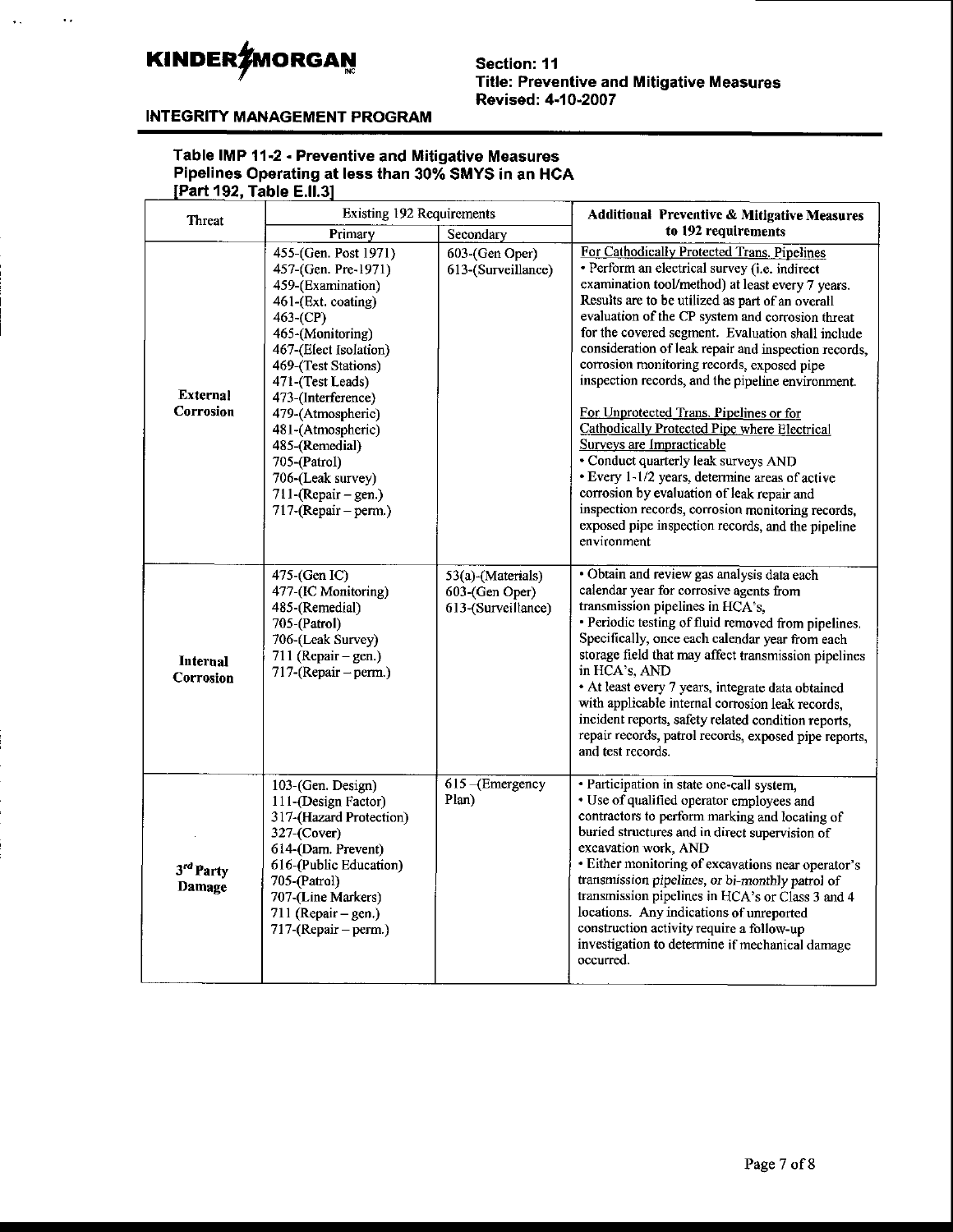#### **INTEGRITY MANAGEMENT PROGRAM**

# Table IMP 11-3 - Preventive and Mitigative Measures<br>Pipelines operating Below 30% SMYS in a Class 3 or 4 but not in an HCA<br>[Part 192, Table E.II.1]

| <b>Threat</b>                | <b>Existing 192 Requirements</b>                                                                                                                                                                                                                                                                                                                              |                                                             | <b>Additional Preventive &amp; Mitigative</b><br><b>Measures to 192 requirements</b>                                                                                                                                                                                                                                                                                                                                                                                                                                             |
|------------------------------|---------------------------------------------------------------------------------------------------------------------------------------------------------------------------------------------------------------------------------------------------------------------------------------------------------------------------------------------------------------|-------------------------------------------------------------|----------------------------------------------------------------------------------------------------------------------------------------------------------------------------------------------------------------------------------------------------------------------------------------------------------------------------------------------------------------------------------------------------------------------------------------------------------------------------------------------------------------------------------|
|                              | Primary                                                                                                                                                                                                                                                                                                                                                       | Secondary                                                   |                                                                                                                                                                                                                                                                                                                                                                                                                                                                                                                                  |
| <b>External</b><br>Corrosion | 455- (Gen. Post 1971)<br>457-(Gen. Pre-1971)<br>459-(Examination)<br>461-(Ext. Coating)<br>463-(CP)<br>465-(Monitoring)<br>467-(Elect Isolation)<br>469-(Test Stations)<br>471-(Test Leads)<br>473-(Interference)<br>479-(Atmospheric)<br>481-(Atmospheric)<br>485-(Remedial)<br>705-(Patrol)<br>706-(Leak Survey)<br>711-(Repair-gen.)<br>717-(Repair-perm.) | 603-(Gen Oper)<br>613-(Surveillance)                        | For Cathodically Protected Transmission<br>Pipeline:<br>• Perform semi-annual leak surveys.<br>.<br>For Unprotected Transmission Pipelines or<br>for Cathodically Protected Pipe where<br>Electrical Surveys are Impractical:<br>• Perform quarterly leak surveys                                                                                                                                                                                                                                                                |
| <b>Internal</b><br>Corrosion | 475-(Gen IC)<br>477-(IC Monitoring)<br>485-(Remedial)<br>705-(Patrol)<br>706-(Leak Survey)<br>711 (Repair-gen.)<br>717-(Repair-perm.)                                                                                                                                                                                                                         | 53(a)-(Materials)<br>603-(Gen Oper'n)<br>613-(Surveillance) | · Perform semi-annual leak surveys.                                                                                                                                                                                                                                                                                                                                                                                                                                                                                              |
| 3rd Party<br>Damage          | 103-(Gen. Design)<br>111-(Design Factor)<br>317-(Hazard Protection)<br>327-(Cover)<br>614-(Dam. Prevent)<br>616-(Public Education)<br>705-(Patrol),<br>707-(Line Markers)<br>711 (Repair $-$ gen.)<br>$717-(Repair-perm.)$                                                                                                                                    | 615–(Emergency Plan)                                        | · Participation in state one-call system,<br>• Use of qualified operator employees and<br>contractors to perform marking and locating<br>of buried structures and in direct<br>supervision of excavation work, AND<br>· Either monitoring of excavations near<br>operator's transmission pipelines, or bi-<br>monthly patrol of transmission pipelines in<br>Class 3 and 4 locations. Any indications of<br>unreported construction activity require a<br>follow-up investigation to determine if<br>mechanical damage occurred. |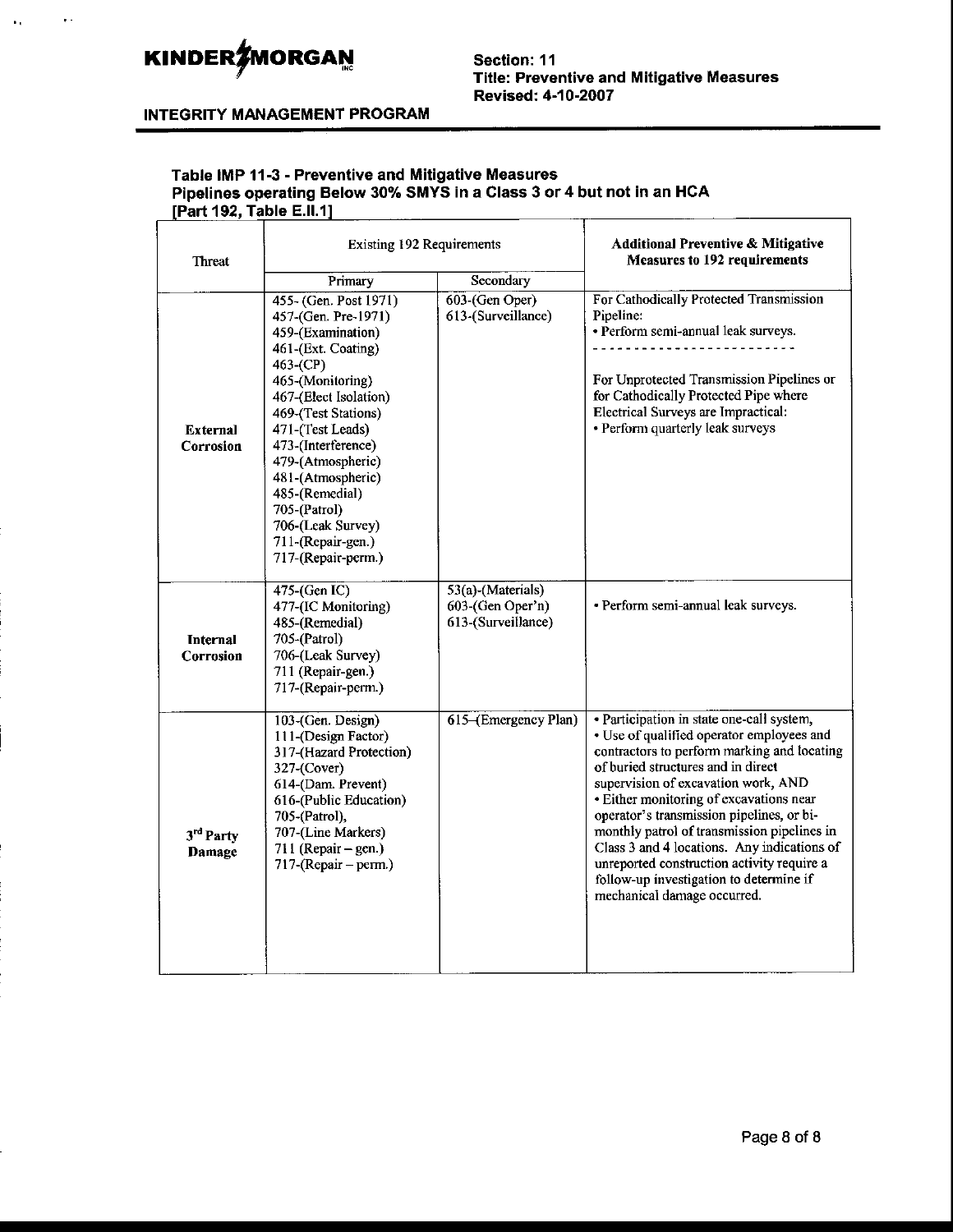Table IMP 11-1 - Preventive and Mitigative Measures Selection Criteria

 $\ddot{\phantom{0}}$ 

 $\bar{\epsilon}$  .

 $\hat{\mathbf{r}}$  ,

|                                                     | the manufacturer and |                      |   |   |   |      |   |        |
|-----------------------------------------------------|----------------------|----------------------|---|---|---|------|---|--------|
|                                                     |                      |                      |   |   |   |      |   |        |
|                                                     |                      |                      |   |   |   |      |   |        |
|                                                     |                      |                      |   |   |   |      |   |        |
|                                                     |                      |                      |   |   |   |      |   |        |
|                                                     |                      |                      |   |   |   |      |   |        |
|                                                     |                      |                      |   |   |   |      |   |        |
|                                                     |                      |                      |   |   |   |      |   |        |
|                                                     |                      |                      |   |   |   |      |   |        |
|                                                     |                      |                      |   |   |   |      |   |        |
|                                                     |                      |                      |   |   |   |      |   |        |
|                                                     |                      |                      |   |   |   |      |   |        |
|                                                     |                      |                      |   |   |   |      |   |        |
|                                                     |                      |                      |   |   |   |      |   |        |
| L                                                   |                      |                      |   |   |   |      |   |        |
|                                                     |                      |                      |   |   |   |      |   |        |
| Increased Patrols                                   | ×                    |                      |   |   |   | ×    |   |        |
| Enhance Public Awareness Program                    |                      |                      |   |   |   | ı×   |   |        |
| Operator Training (Procedures and                   |                      |                      |   |   |   |      |   |        |
|                                                     |                      |                      |   |   |   |      |   |        |
| Response)                                           |                      |                      |   |   |   |      | × |        |
| Conduct Emergency Repsonse drills                   |                      |                      |   |   |   | ×∣×  |   |        |
| Increase Signage on ROW                             |                      |                      |   |   |   | ⋉    |   |        |
| Install Mechanical barrier or External              |                      |                      |   |   |   |      |   |        |
| Protection                                          |                      |                      |   |   |   |      |   |        |
|                                                     |                      |                      |   |   |   | ×    |   | ×      |
| Install Warning Tape Mesh                           |                      |                      |   |   |   |      |   |        |
| Increased CP Monitor                                | ×                    |                      |   |   |   |      |   |        |
| ဗို                                                 | ×                    |                      |   |   |   |      |   |        |
| Install ACVs, RCVs                                  | ⋉                    | ✕                    |   | × |   |      |   |        |
| Install leak detection and monitoring               |                      |                      |   |   |   |      |   |        |
| system                                              | ×                    | $\times$             |   | × | × | ×    |   |        |
| <b>Strain Measurement</b>                           |                      |                      |   |   |   |      |   | ×      |
| Reduce External Stress                              |                      |                      |   | × | × |      |   | ✕      |
| Line Relocation                                     |                      |                      |   |   |   | ×    |   |        |
| Recoat                                              | ×                    |                      |   |   |   |      |   | l×ı×ı× |
| ncrease depth of cover                              |                      |                      |   |   |   | l×ı× |   |        |
| Pipe Replacement/increase wall                      |                      |                      |   |   |   |      |   |        |
| thickness                                           | ×                    | ×<br>×               | × | × | × | ×    |   | ×      |
| Install Moisture Reduction equipment                |                      | $\times$             |   |   |   |      |   |        |
| Internal corrosion Monitoring                       |                      | ∣×                   |   |   |   |      |   |        |
| Biocide/Inhibiting Injection                        |                      | ⋉                    |   |   |   |      |   |        |
| Montor Gas quality                                  |                      | ×                    |   |   |   |      |   |        |
| Internal Cleaning Pig Program<br>Pressure Reduction |                      | $\vert \times \vert$ |   |   |   |      |   |        |
|                                                     | ×                    | $\times$<br>$\times$ | × |   |   |      |   |        |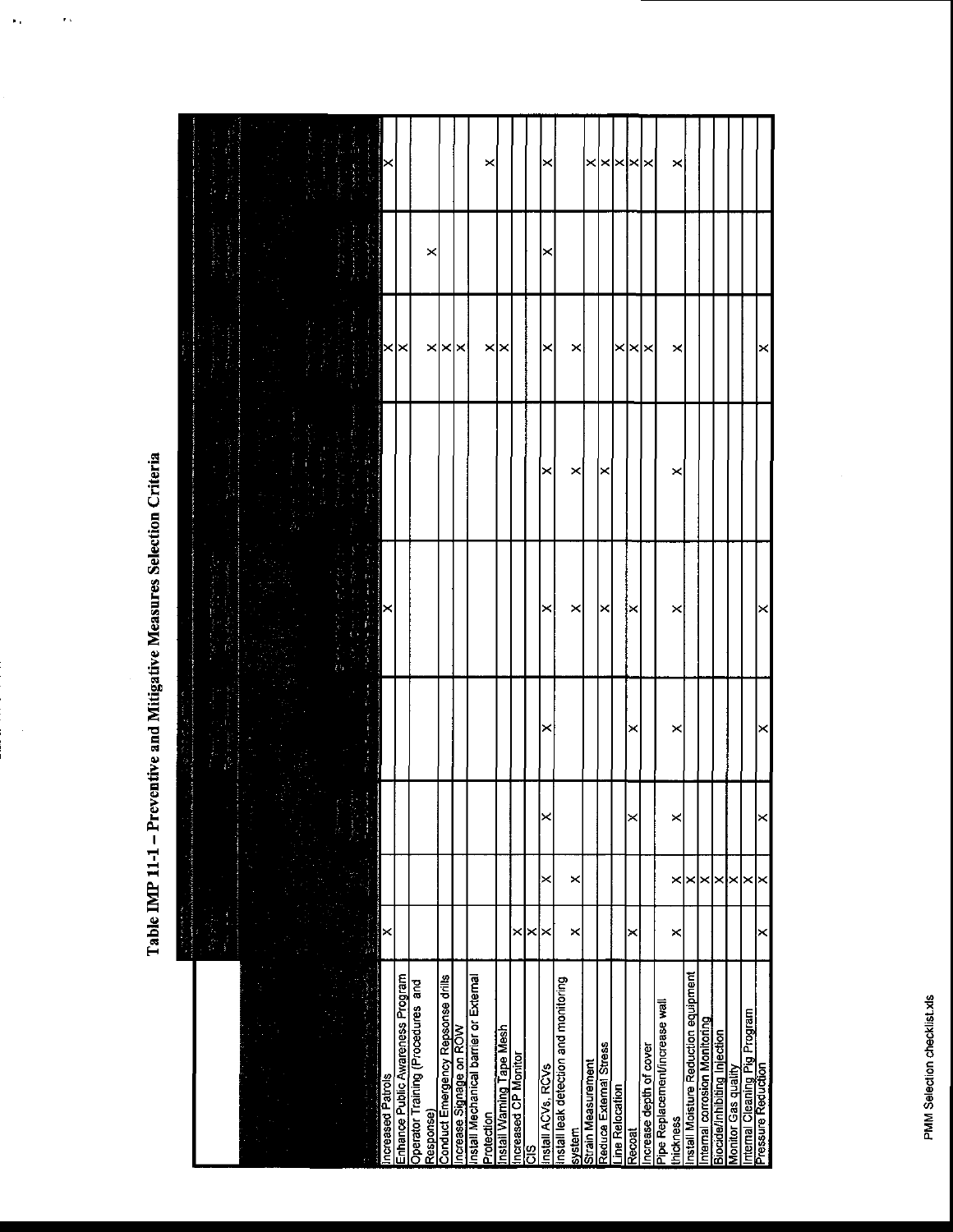#### 7. Preventive and Mitigative Measures

Preventive and Mitigative Measures (P&MM's) are activities to be considered that are intended to provide additional protection to the High Consequence Areas. The P&MM's are required to be evaluated by the user after the threats have been identified. A P&MM<br>Selection Criteria checklist provides a list of activities to be considered and identifies which threat the activity applies. P&MM activities will be evaluated using scenarios created in PIRAMID™. The results of the scenarios will be evaluated against implementation criteria and subject to further SME review. T

7.1. Identify threats through PIRAMID™

The final BAP (See Section 4) will identify the threats associated with each HCA segment. These threats will be used as a starting point for determining which activity to consider for evaluation.

- 7.2. P&MM selection criteria checklist
	- 7.2.1 . Locate the P&MM tab on the plpER output sheet from the BAp. Each HCA will be listed along the left side axis and the p&MM activities to consider for evaluation will be across the top. For each row of each HCA, there will be series of "X's". These "X's" correspond to the associated P&MM activity along the top of the sheet. A scenario will be evaluated in PIRAMID for each "x" associated with the HcA segment.
- 7.3. Evaluate P&MM's through PIRAMIDTM

The P&MM activities will be evaluated through scenarios created in plRAMlDrM.

- 7.3.1. Scenario Creation in PIRAMID™<sup>1</sup>
	- 7.3.1.1. Scenarios allow the user to update attributes associated with a mitigative activity to determine the impact of the change. A filter in the scenario is used to show the user which attributes mav be updated with new data. As an example  $-$  If the user chooses the scenario "increase signage", the attributes the user can change associated with that scenario will be displayed. The filter can be turned off which will display all the attributes.
	- 7.3.1.2. Scenarios have been created in PIRAMID™ as a template to address the p&MM activities on the Checklist.
- 7.3.2. Merge or Import "pir" file

The data is downloaded into PIRAMID™ by using either the Merge or Import command.

#### 7.3.2.1. Merge data

- 7.3.2.1.1. Open PIRAMID™ and load the template. The template is<br>located in folder :All Engr\Risk Engineering\Risk Engineering\Risk Ranking\Templates\P&MM\_scenarios\_template.pir
- 7.3.2.1.2. Click on the "Merge" command under 'File" in the toolbar to open a new window. (See figure 7.1). Before "Merging", the user is cautioned that the probability Modules in the template ".pir" file and the ".pir" file that will be merged must be the same. lf different, the user should remove the probabitity modules in the template that do not match the modules in the ".pir" to be merged. After merging, the user can add the probability modules back to the template.<sup>2</sup>

<sup>&</sup>lt;sup>1</sup> See PIRAMID™ Users Guide 5.8.4 for more information on creating scenarios. The user is<br>expected to understand the basic operation of PIRAMID™.<br><sup>2</sup> See PIRAMID users guide Section 5.7.1 and 5.7.2 for more information o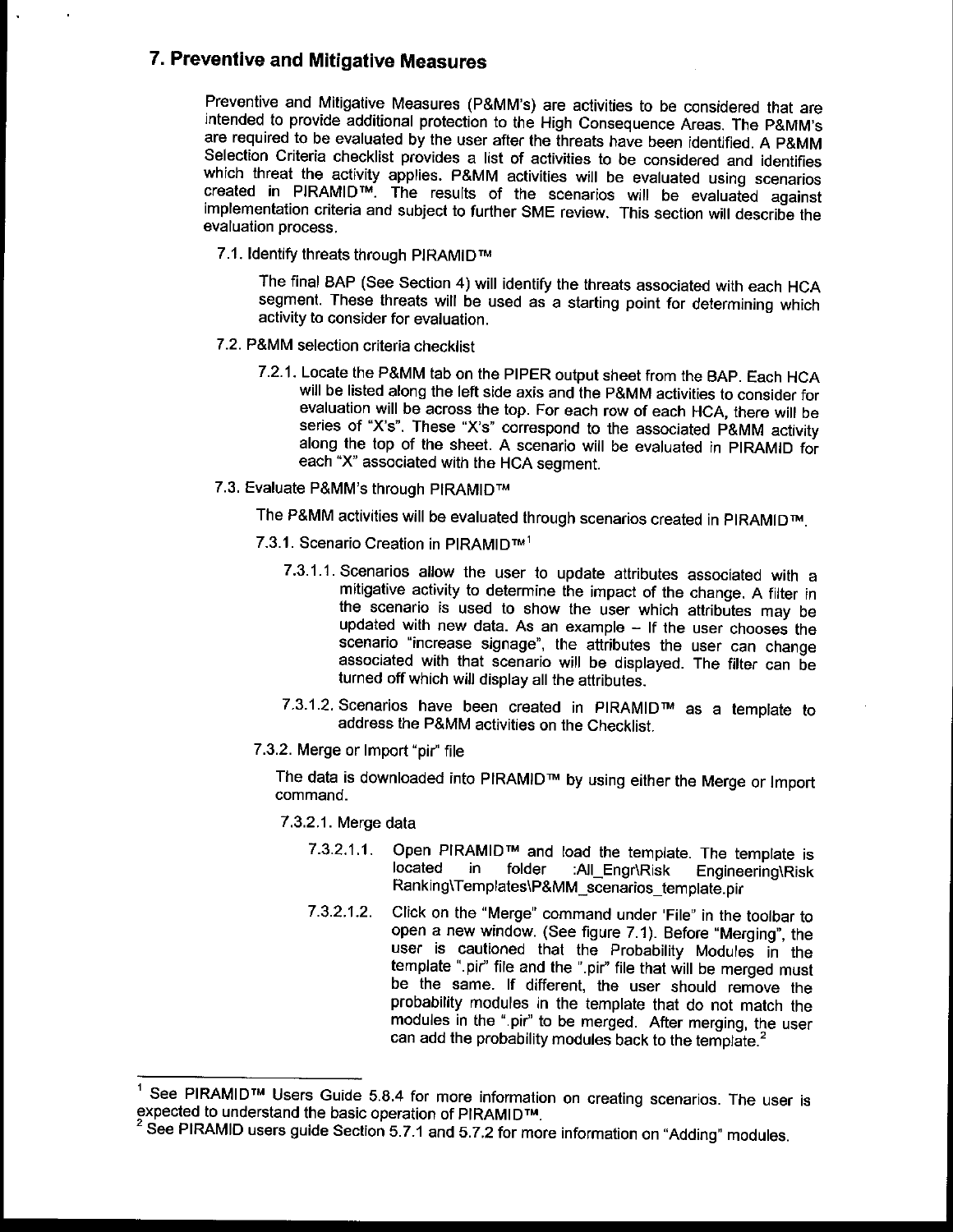

Figure 7.1. Merge window

- 7.3.2.1.3. Click on the three dot icon.  $\ddot{=}$  to the right of the "File to lmport" line to open a new window labeled "lmport database". The user will need to locate the ".pir" file that contains the completed PIRAMIDTM analysis for the HCA segment to be evaluated. When located, highlight the file name and click "lmport". The .pir file name will now be listed in the 'File to lmport" line, the Contents windows will display data and the segments in the ".pir "file will be displayed.
- 7.3.2.1.4. Check the box next to the "lnputs Only" entry. Check the box(es) next to the pipeline segments the user would like to merge. The user can click on "Select All" to choose every HCA segment to merge.
- 7.3.2.1.5. When segments have been chosen, click on "OK" to merge the data into the template. The data should merge and each segment should be listed under the System folder and under each scenario.
- 7.3.2.1.6. When the data has been merged, lhe user can delete the segment named "Test" under the "System" folder. It is not needed after the data has been merged.
- 7.3.2,1.7. Save the changes by Clicking on "File" in the main toolbar and click "Save As". Change the name of the .pir flle to the appropriate name and save it in an appropriate folder on the RisK Engineering drive.
- 7.3.2.1.8. The user can repeat steps  $7.3.2.1.2$  to  $7.3.2.1.6$  to merge data from another ".pir" file into the template. Save the file after merging the data.
- 7.3.2.2. Import .pir file data

As an alternative, the user can import the data from a .pir file that has already been calculated.

7.3.2.2.1. Open PIRAMID™ and load the template. The template is located in folder: All Engr\Risk Engineering\Risk located in folder: All\_Engr\Risk Engineering\Risk Ranking\Templates\P&MM\_scenarios\_template.pir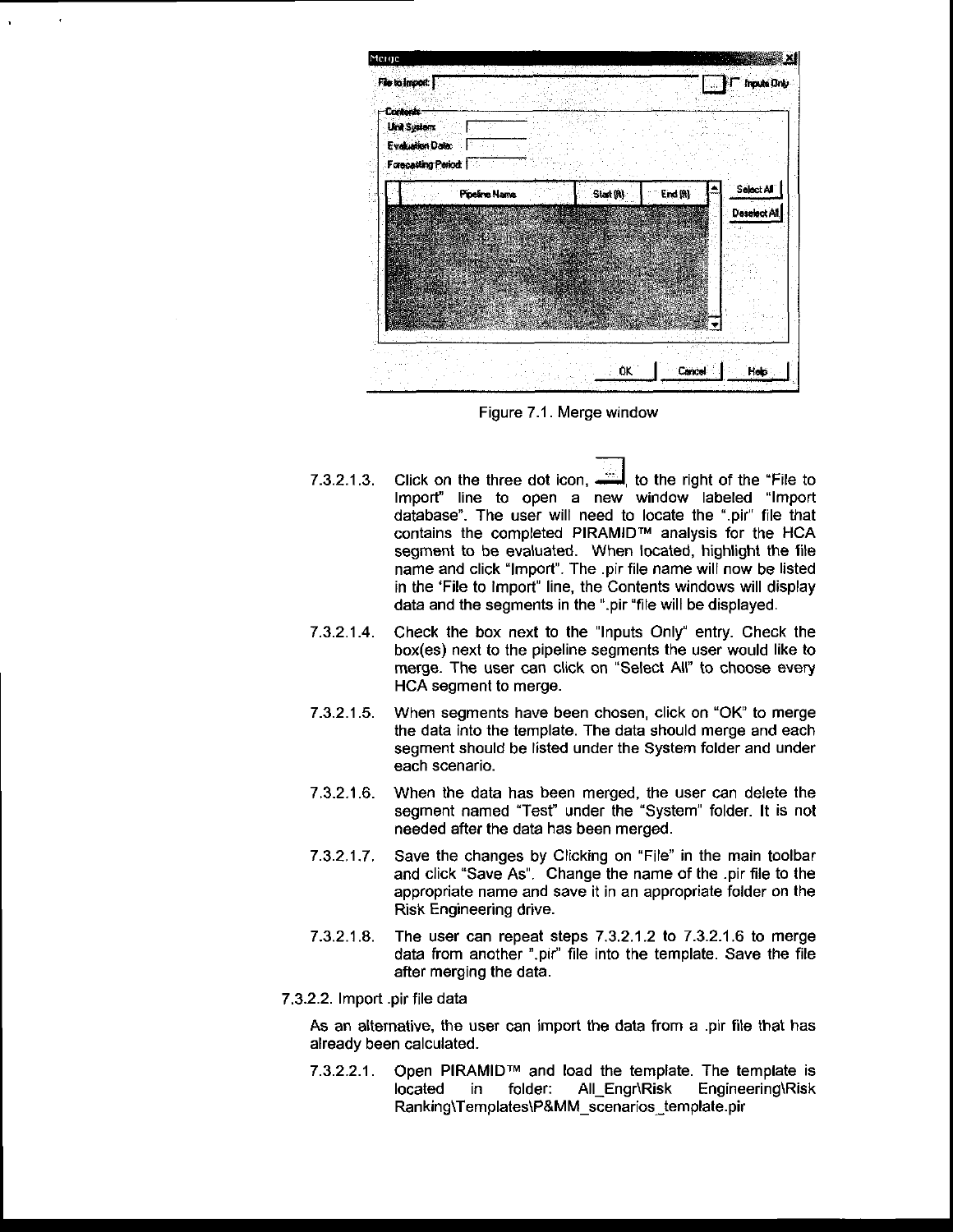7.3.2.2.2. Click on the "lmport" command under 'File" in the toolbar to open a new window. (See Figure 7 2)

| Import Profile New<br>∵Edit i |               |
|-------------------------------|---------------|
| <b>Session Definition</b>     |               |
| Define a Session Identifier;  |               |
| Pipelines                     | ¢             |
| Test #1                       | <b>U</b> dery |
|                               | Add.          |
|                               | ∴ Edit        |
|                               | Lopy          |
|                               | Remove        |
| D.                            |               |

Figure 7.2 - Batch Import window

7.3.2.2.9. In the Batch lmport window under "Data Source", the user will select "MS Access Database" located under the Machine Data Source tab. See Figure 7.3

| <b>HRASE Files</b><br>Excel Files<br>MS Access Database | 1 Israel                                                                                                                                                                                                                               |
|---------------------------------------------------------|----------------------------------------------------------------------------------------------------------------------------------------------------------------------------------------------------------------------------------------|
| <b>PIMS</b><br><b>PODSPROD</b>                          | Hser<br>User<br><b>Liser</b>                                                                                                                                                                                                           |
|                                                         | - Pitter                                                                                                                                                                                                                               |
|                                                         |                                                                                                                                                                                                                                        |
|                                                         | A Machine Data Source is specific to this machine, and cannot be shared.<br>"User" data sources are specific to a user on this machine. "System" data<br>sources can be used by all users on this machine, or by a system wide service |

Figure 7.3 - Machine Data Source tab

- 7.3.2.2.4. Click on "OK" to open a window called "Select Database file". The user will click on "All files" under "List Files of Type:" and locate the .pir file containing the segments of interest.
- 7.3.2.2.5. Highlight the .pir file (it will be displayed in the Database Name window in the upper left corner of the active window) and click "OK'.
- 7.3.2.2.6. Under lmport profile, the user will need to load the profile that allows the .pir data to be imported. The file is named<br>"PIRAMID.pdp" and is located in the folder "PIRAMID.pdp" All\_Engr\RiskEngineering\RiskRanking\Profile\PIRAMID.pdp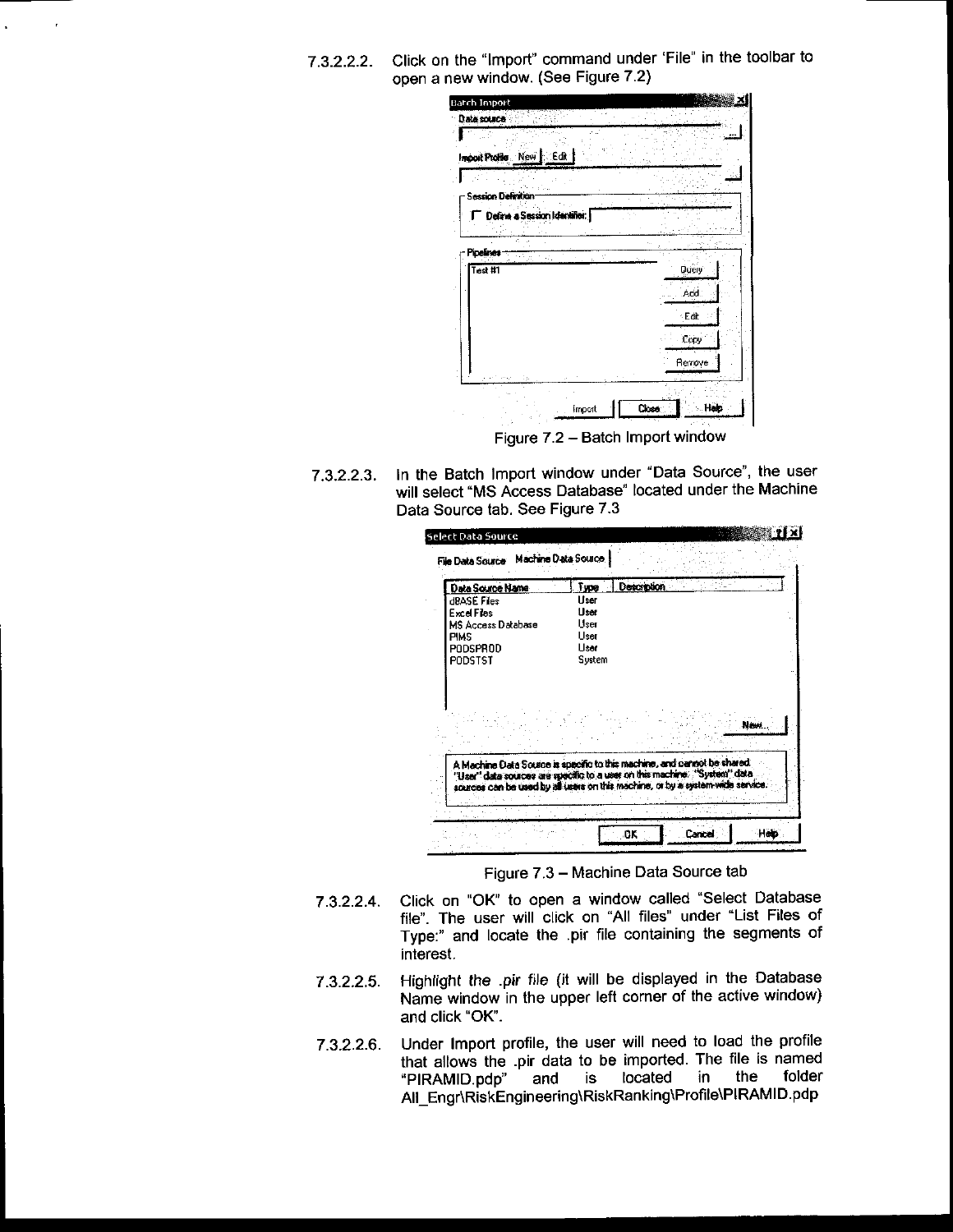- 7.3.2.2.7. After the profile is loaded, hit "Query" and another window opens named "Query Pipelines". Click OK and the segments from the .pir file will be loaded and be displayed into the lower left window. Highlight the segments to be imported and click the "lmport' button. Answer "Yes" to merge with existing data
- 7 .3.2.2.8. Click on Close to import the data into the active .pir file'
- 7.3.2.2.9. When the data has been imported, the user can delete the segment named "Test" under the "System" folder. lt is not needed after the data has been imported.
- 7.3.2.2.10. Save the changes by Clicking on "File" in the main toolbar and click "Save As". Change the name of the pir file to the appropriate name and save it in an appropriate folder on the Risk Engineering drive.
- 7 .3.2.2.11. The user can repeat steps 7 .3.2-2 2 to 7 .3.2 2.8 to import data from another '.pir" file into the template. Save the file after importing the data.
- 7.3.3. Modify Attributes in Scenario and Evaluation
	- 7.3.3.1. Click on the "+" sign next to the System folder to expand and display the segments that were merged or imported from the previous step. Click on the "+" sign next to the Segments folder to expand it. An "italicized" segment will indicate an HCA designated segment exists in the pipeline segment. lf no segment appears "italicized", verify an HCA area exists.<sup>3</sup> Each folder listed under the "System" should be color coded blue. lf a folder color is yellow, there is data in an attribute(s) that is needed. The user should fill in the missing data by opening the ".pir" file that was used to merge and use that data for updating the segment attribute that was missing.
	- 7.3.3.2. Click on the "Products" folder on any of the segments that was merged or imported. Check the box labeled "Apply to Multiple Pipelines". Click on "OK" and then click on "Select All" in the next window. All of the segments should then be checked. Click "OK" to apply.
	- 7.3.3.3. Click on the "+" sign next to the Scenario folder to expand and display each of the scenarios to be evaluated. Clicking on the '+" sign next to each scenario will further expand the folder to display each segment listed under the system folder.
	- 7.3.3.4. Using the output from the PIPER spreadsheet from Section 7.2.1, locate the first segment in the System folder on the PIPER spreadsheet. ldentify each scenario to be evaluated by noting the activity in the column header for each "X" in the row for that segment. Multiple scenarios for each segment may be present.
	- 7.3.3.5. In PIRAMIDTM, open a scenario to be evaluated by double clicking on the scenario folder. A new window named "Scenario Properties" will open with the scenario name in the Name window. Highlight "Modify Attributes Action1" in the Action window to activate the choices Add, Edit, Copy or Remove. Click on the Edit button to modify attributes. See Figure 7.4.

<sup>&</sup>lt;sup>3</sup> Open the attributes folder and go the HCA attributes. Check if any rechain segment is listed as "Yes" in the "HCA - PIC with  $20+$  SIHO" attribute or there is an entry in the "HCA - PIC with identified site" attribute other than "No". lf there is an HCA, then the segment needs to be resegmented. Re-segment if needed. If no, then no HCA exists on that segment and no evaluation will be required.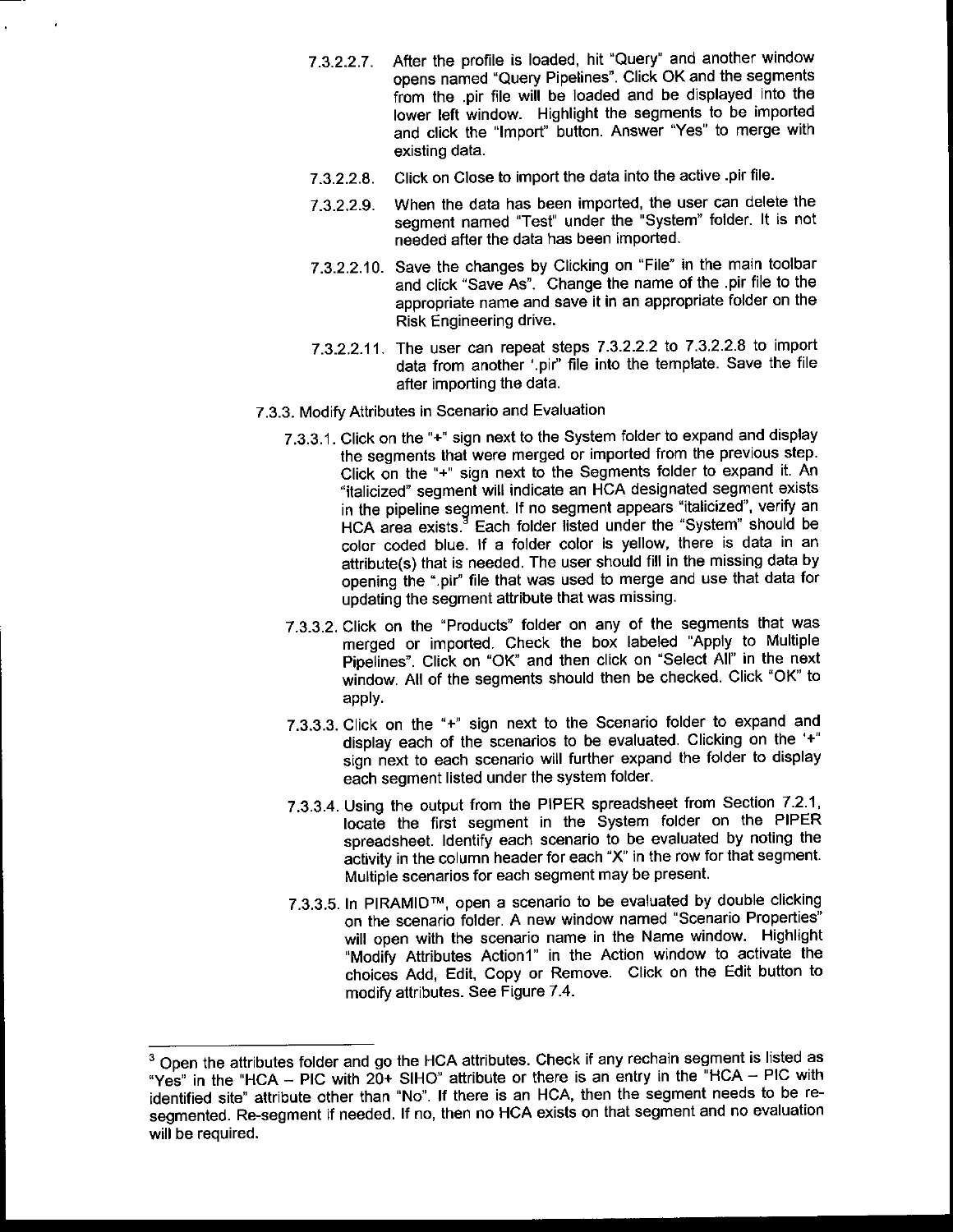| Actions  | Modify Attibules Action I |  |  | Add    |
|----------|---------------------------|--|--|--------|
|          |                           |  |  | Edi    |
|          |                           |  |  | Copy   |
|          |                           |  |  | Remove |
| Comments |                           |  |  |        |

Figure 7.4 - Scenario Properties

7.3.3.6. A new window named Modify Line Attributes will open. (See Figure 7.5) Pipe replacement will be used as an example. In this window' the user will modify each segment in the left hand window that lists pipe replacement as a mitigative measure from the PIPER spreadsheet. Using the filter on the top right, attributes associated with pipe replacement will be shown. All other attributes still remain but are filtered out or hidden. Modifications are made to the attribute(s), however, not every attribute needs to be modified. (As an example - lf the pipe being replaced is the same diameter, that attribute does not need to be modified.) When an attribute has been modified, a red """ appears next to the attribute in the right window. Once modifications are completed for the attributes on the pipe segment folder, the user can click on the next segment requiring a pipe replacement action. An initial cost for implementing the scenarios will need to be entered under "lnitial Cost (\$1000's)". A red checkmark will appear when changes have been made to a folder. Be aware that if the user has imported many segments into the ".pir" file, pipe replacement may not apply to every one of them.



Figure 7.5 - Modify Line Attributes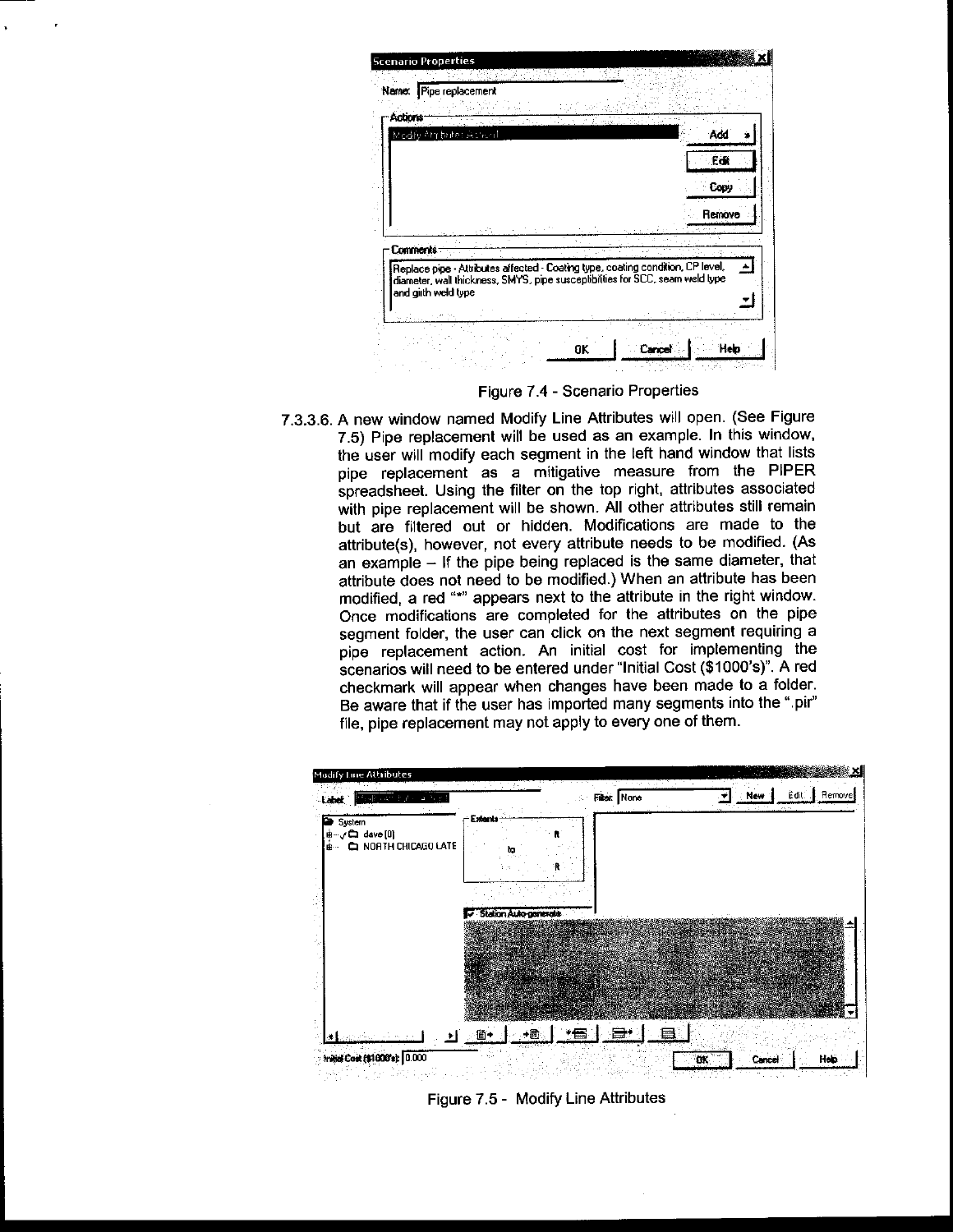- 7.3.3.7. Click on the "+" sign to the left of the line segment to be modified under the System folder. This will expand the line to display each segment including the "italicized" HCA'S. Click to highlight the italicized segment. All the attributes will be displayed for that segment in the right window with pipeline information and current attribute value in the large window below "Station Auto-generate"
- 7.3.3.8. Click on the "down" arrow next to "None" in the Filter window. Highlight "pipe replacement" from the drop down window. This will display the attributes associated with a pipe replacement.
- 7.3.3.9. The user will be required to have the new attribute values prior to running the scenarios. These values can be obtained from Project Management, Operations or SME's. As an example  $-$  if the current pipe has a wall thickness of 0.280 in and a SMYS of 52K the replacement pipe might be 0.325 in and 60K.
- 7.3.3.10. Click on each attribute in the top right window and make the pipe replacement modifications in the lower window by changing the attribute value. Some modifications may also require changes to the rechain numbers as well. Clicking on the down arrow next to an attribute in the lower window will open a drop down with attribute choices. Choose a new attribute if allowed from the drop down or enter the modification manually.
- 7.3.3.11. When all attribute modifications have been made to the current line segment, the user can select the next line segment in the left window to modify.
- 7.3.3.12. Repeat step 7.3.3.10 for each new segment for that particular activity.
- 7.3.3.13. The initial cost is the sum of each individual segment that was modified in the scenario. The unit costs must be the same for each diameter of pipe. As an example, for pipe replacement in 3 separate segments for 30" pipe, the cost for each segment should be the same cost per mile. lf the segments are 1000', 2000' and 3000', and the unit cost is \$500/foot, the initial cost sum is \$3MM and 3000 will be entered in as the initial cost. lf the unit costs are not the same, a new scenario will need to be created for those segments that are subject to a different unit cost.
- 7.3.3.14. When all the modifications have been made to the first scenario, Click on the "OK" button to close it and Click "OK" again. A .Scenario Update" screen will appear to show the progress.
- 7.3.3.15. After each scenario has been selected and the modifications have been made, the user will Click on "Calculate" in the main toolbar and Click on "All" from the drop down menu. As PIRAMIDTM calculates the data; a window will appear and display the progress of the calculation.
- 7.3.3.16. After the calculation is complete, all folders that have been modified will turn blue. Save the changes by Clicking on "File" in the main toolbar and click 'Save".

#### 7.3.4. Evaluate PIRAMIDTM data

The Segment and Decision Analysis functions in PIRAMID™ are used to evaluate the scenarios for further review by the SME'S and possible implementation.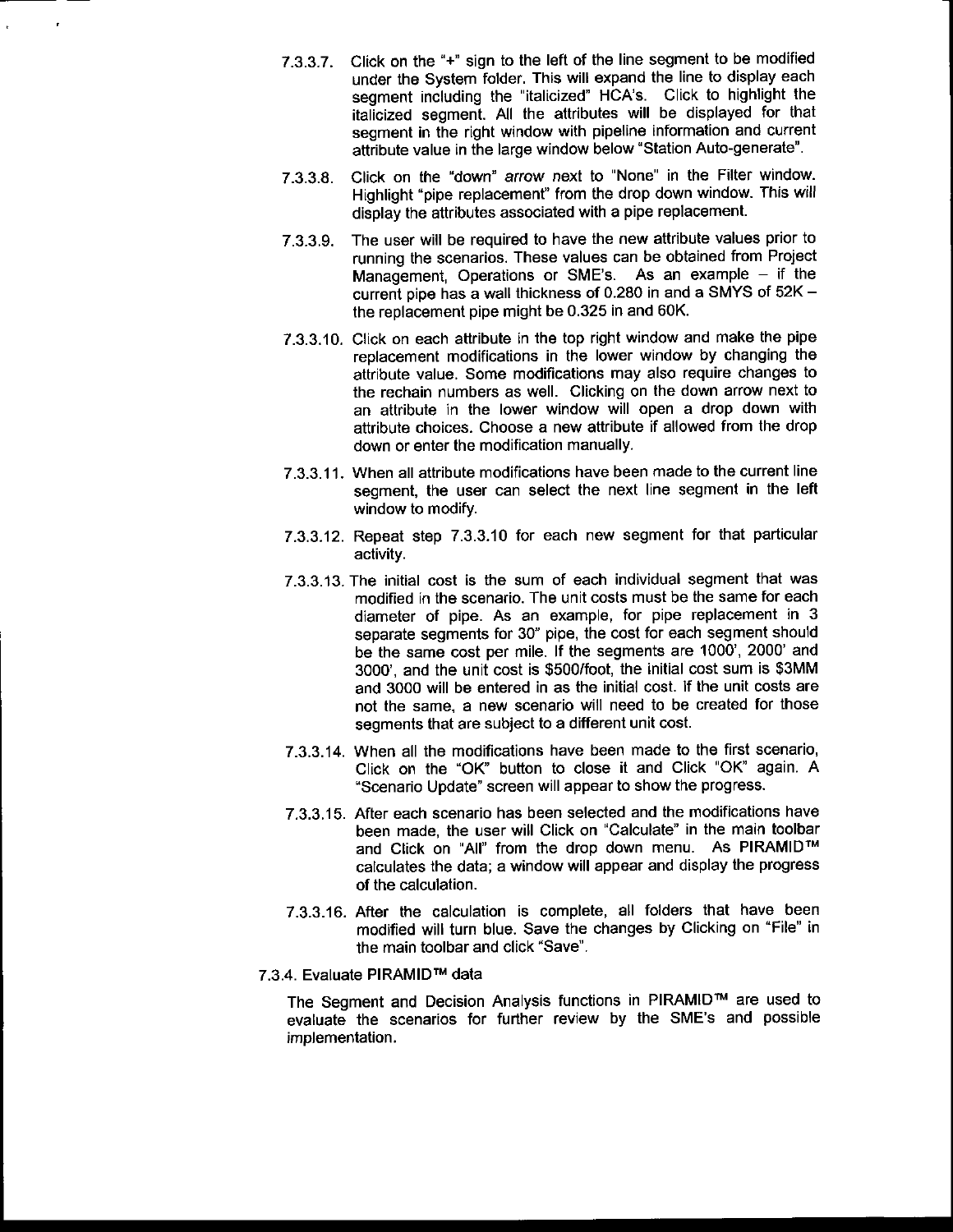7.3.4.1. Open the Evaluation menu on the top toolbar and click on "Options" from the drop down menu. There are two tabs. On the Risk display tab, verify the Component Risk Units and Segment Risk Units in per segment-yr are checked. Modify if needed. See Figure 7.6.

| Risk Display   HCA Display                               |  |
|----------------------------------------------------------|--|
| Component Risk Measures<br><b>F</b> Component Risk Units |  |
| C Combined Impact Units                                  |  |
| <b>Segment Risk Units</b>                                |  |
| per mi year                                              |  |
| F<br>per segment year.                                   |  |

Figure 7.6 - Evaluation Options - Risk Display

- 7.3.4.2. Click on the HCA Display tab and check "Show HCA segments only". Click "OK" to save the changes.
- 7.3.5. Segment Analysis
	- 7.3.5.1. Open the Evaluation menu on the top toolbar; highlight Segment Analysis and then "Define". Check the box to the left of PIRAMID™. Checkmarks will appear in all the remaining boxes. The user also has the option to check each box individually.
	- 7.3.5.2. Click on "OK" to start the segment analysis. A window will open showing the progress of the analysis. When the calculation is complete, a new window will open named "Define Segment Analysis. See Figure 7.7 below.

| Define Segment Analysis                           |               |          |
|---------------------------------------------------|---------------|----------|
| Name: Course Challenge                            |               |          |
| Ewisting Analysis<br>Analysis Name                | Date Modified | :Remove. |
|                                                   |               |          |
|                                                   |               |          |
| <b>Output Format</b>                              |               |          |
| <b>Single Parameter Risk</b><br><sup>-</sup> Chat |               |          |
|                                                   |               |          |
| <sup>-</sup> Table<br>Two Parameter Risk          |               |          |

Figure 7.7 - Define Segment Analysis window

7.3.5.3. The user should change the name of the output to indicate what was calculated. (As an example - Scenarios for all GC #1 HCAs.) Check the box next to "Table" under the Output Format. Click OK to calculate. The output from this analysis is used to evaluate risk reduction.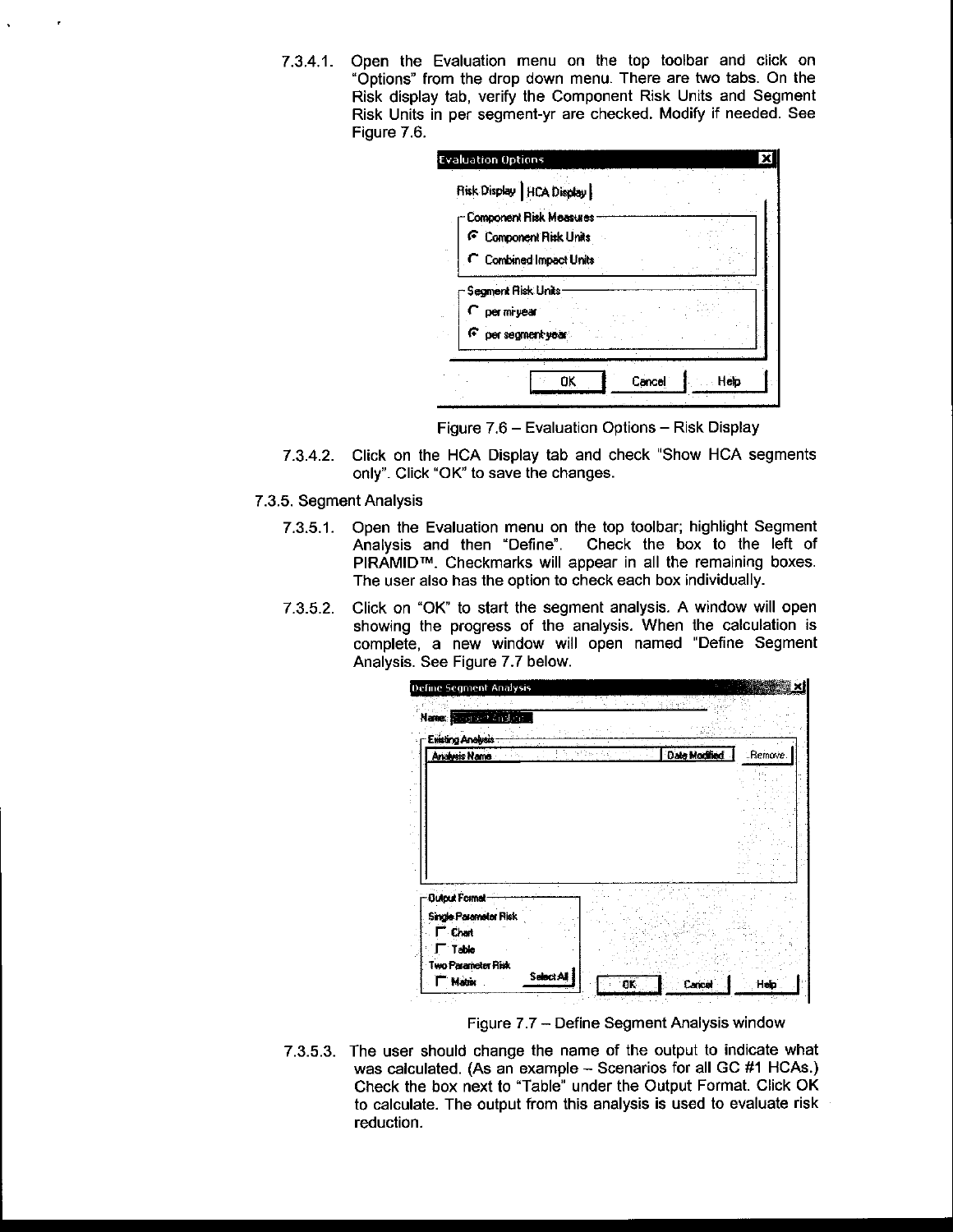#### 7.3.6. Saving PIRAMIDTM Segment Analysis output

- 7.3.6.1. Using the left mouse button, highlight the cells labeled under the headers Segment Description, Failure Cause, Start, End and Combined lmpaci (See Figure 7.8 below). Click on the icon labeled
	- ା\$| to copy the data.

| <b>E B &amp; Al Causes Combined</b>                          | → LCombined Impact | ▼ Dascanding ▼ Year1 |  |  |
|--------------------------------------------------------------|--------------------|----------------------|--|--|
| <b>Detais</b> Combined Impact<br>All Couses Combined, Year 1 |                    |                      |  |  |

| <b>Segment Description</b>                                            | <b>Failure Cause</b>       | Start (R) | <b>End [it]</b> | Combined Impact<br>15/yrl | $R^+$     |
|-----------------------------------------------------------------------|----------------------------|-----------|-----------------|---------------------------|-----------|
| System.dave [D] Segment2                                              | All Causes Combined        | 2640.00   | 3140.00         | termine and the second    | 1.779     |
| Pipa replacement dave [0];Segment2                                    | <b>All Causes Combined</b> | 2640.00   | 3140.00         | 25.27                     | 2136      |
| System:NORTH CHICAGO LATERAL #1 Segment2                              | All Causes Combined        | 90000.00  | 90100.00        |                           | 3.757     |
| Pipe replacement NORTH CHICAGO LATERAL #1 Segment All Causes Combined |                            | 90000.00  | 90100.00        |                           | $6.972 -$ |
|                                                                       |                            |           |                 | <b>C. Longe Company</b>   |           |



- 7.3.6.2. Paste the data into the Scenario Segment Analysis spreadsheet.<br>The spreadsheet is located in the folder spreadsheet is located in the folder<br>RiskEngineering\Risk Ranking\Post Piramid/Segment All\_Engr\RiskEngineering\Risk<br>Analysis Scenarios. The us The user will need to append to the spreadsheet as data is added from the evaluation of additional scenarios. The spreadsheet will contain a macro that calculates the risk reduction for each activity that was chosen. The risk reduction percentage and the total combined impact cost will be used for evaluating the P&MM activity.
- 7.3.7. Calculate Benefit-Cost ratio
	- 7.3.7.1. Open the Evaluation menu on the top toolbar; highlight Decision Analysis and then "Define". A new window will open that lists the Available Segments and Scenarios to Analyze. (See figure 7.9 )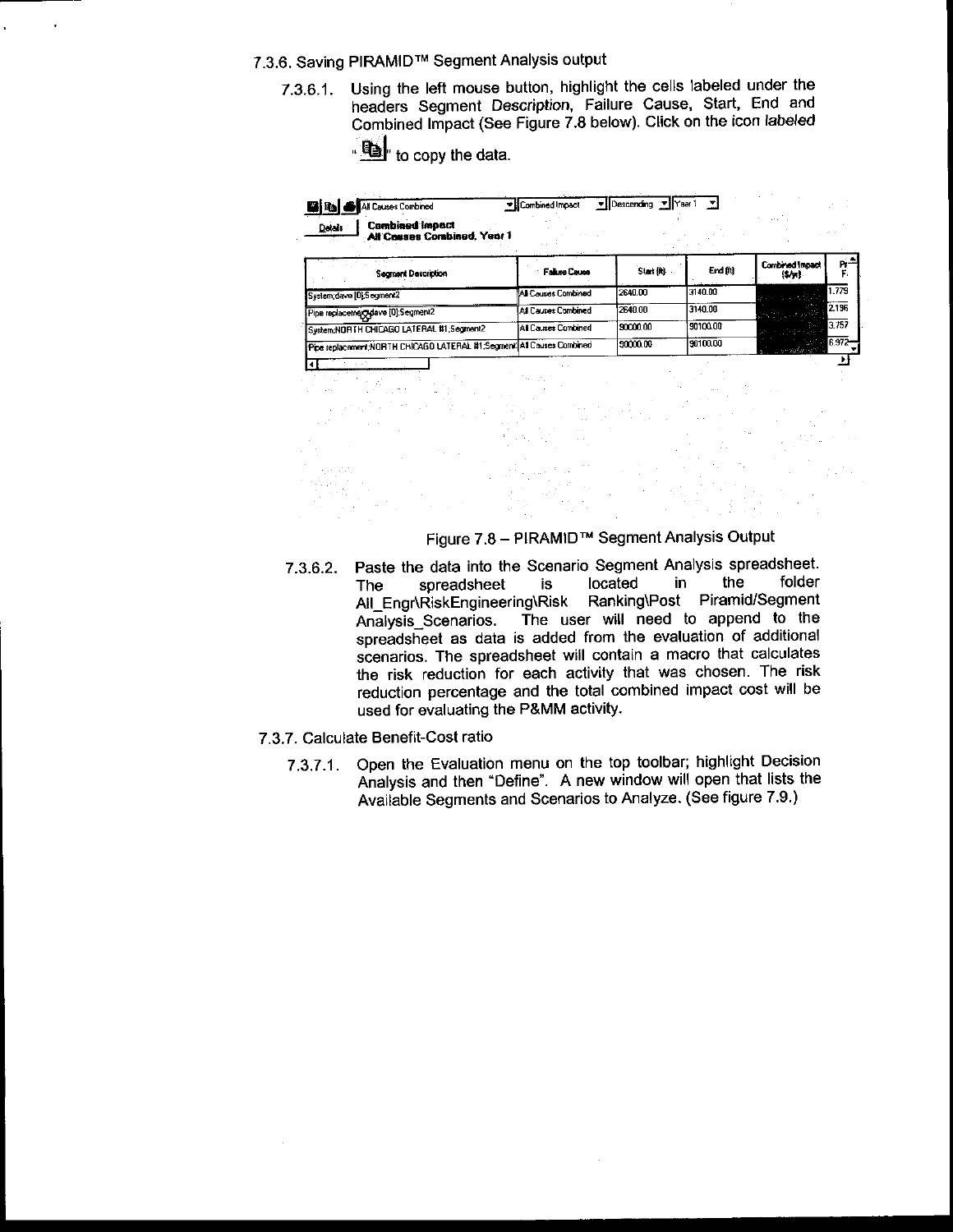| <b>Decision Analysis</b><br>Available Segments<br>Sattem<br><b>D</b> Example 1<br><b>露目 Segment1 non+HCA</b><br>D Segment2<br>關国 Segment3 non-HCA<br>Example 2<br>ė<br>Юz<br>目 Segment1 non-HCA<br>图 Segment2<br>图 Segment3 non-HCA | Scenarios lo Analyzo<br>∃System<br>Pipe replacement<br>$\mathbf 1$ ACV or $\mathsf{RCV}$<br>Enhanced public awareness progr<br>Increased surveillence<br>□ Increased signage<br>$\Box$ Depth of cover surveys<br>Cathodic protection program<br>$\Box$ Add barriers to pipeline<br>$\Box$ Leak detection upgrade | <b>Select All</b><br>Deonia |
|-------------------------------------------------------------------------------------------------------------------------------------------------------------------------------------------------------------------------------------|------------------------------------------------------------------------------------------------------------------------------------------------------------------------------------------------------------------------------------------------------------------------------------------------------------------|-----------------------------|
|                                                                                                                                                                                                                                     | Next ><br>k Back                                                                                                                                                                                                                                                                                                 | Heir                        |

Figure 7.9 - Decision Analysis Window

 $\ddot{\phantom{a}}$ 

 $\epsilon$ 

- Check the box to the left of System under the Available Segments  $7.3.7.2.$ window. Checkmarks will appear in the boxes next to the segments to be analyzed.
- Check each box to the left of "System" and each scenario under  $7.3.7.3.$ the Scenarios to Analyze window. Click "Next".
- Check the circle next to Benefit-cost ratio and then click on the 7374 "Add" button. The Benefit-cost ratios will appear in the "Selected Options" window. Click on 'Finish" and PIRAMID™ will calculate the benefit-cost ratios and show the progress of the calculation.
- A new window will open and the user can change the name of the 7375 output to indicate what was calculated. Check the box next to "Table" under the Output Format. Click OK to calculate. A window will open that displays the calculated results. (See Figure 7.10 below). The output from this analysis is used to evaluate the benefit cost.

| <b>E</b> &<br>Selected Scenanos |                                               | Benefit cost ratio (safety constraint) _ ▼              |  |
|---------------------------------|-----------------------------------------------|---------------------------------------------------------|--|
| <b>Pipe replacement</b>         | <b>Benefit-cost Ratio (safety constraint)</b> |                                                         |  |
| Scenario                        | Time (years)                                  | Impact raduction<br><b>DOI UNIT</b><br>maintenance cost |  |
| Pipe replacement                |                                               | 1.2964e-002                                             |  |
| Pipe replacement                | 2                                             | 2.5894e-002                                             |  |
| Pipe replacement                | 3                                             | 3.8778e-002                                             |  |
| Pipe replacement                | 4                                             | 5.1604e 002                                             |  |
| Pipe replacement                | 5                                             | 6 4365e-002                                             |  |
| Pipe replacement                | 8                                             | 7.7051e-002                                             |  |
| Pipe replacement                | 7                                             | 8.9654e-002                                             |  |
|                                 |                                               |                                                         |  |

Figure 7.10 - PIRAMID™ Benefit Cost output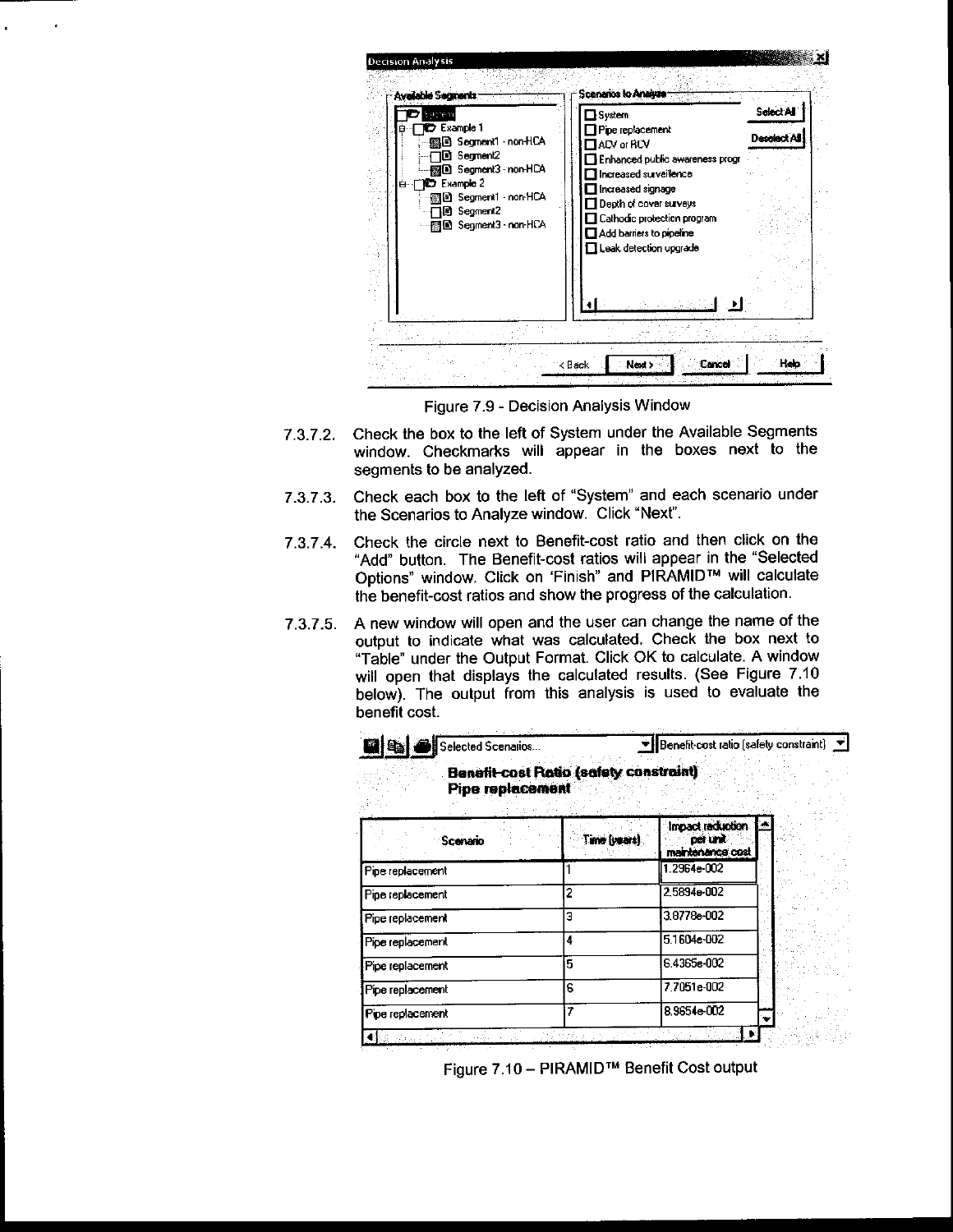- 7.3.7.6. Using the left mouse button, highlight the cells labeled under the headers Scenario, Time and lmpact Reduction per unit maintenance cost. Click on the icon labeled  $\mathbb{B}$  to copy the data.
- 7.3.7.7. Paste the data into the second tab of the Scenario Segment Analysis spreadsheet. The spreadsheet is located in the folder All\_Engr\Risk Engineering\Risk Ranking\Post Piramid/Segment Analysis Scenarios. The user will need to append to the spreadsheet as data is added from the evaluation of additional scenarios. The spreadsheet will contain a macro that calculates whether the benefit cost is greater than or equal to 1. It will also show the year(s) where the benefit/cost meets that criterion. The benefit/cost will be used for evaluating the P&MM activity.
- 7.4. Evaluation of P&MM activities using PIRAMIDTM output.

The total combined impact cost in \$/year and the benefit/cost ratio outputs from PIRAMIDTM are the criteria to be used for scenario evaluation. The total combined impact cost is used to calculate a reduction in risk. Percentage in risk reduction is calculated by determining the difference between the total combined impact cost for the system and the scenario. The initial criterion to be used is benefit/cost to develop the list for review by the SME's.

#### 7.4.1. Benefit/Cost Criteria

- 7.4.1.1. The benefit cost must be greater than or equal to 1 ( $>1$ ). If the ratio is less than 1, the cost to implement the activity exceeds the benefit and will not be considered. The risk reduction percentages and the total combined impact costs for those activities meeting the benefit/cost criteria will be identified in the evaluation spreadsheet. This spreadsheet will be used for review with the field operations personnel and the SME's.
- 7.5. Subject Matter Expert (SME) review of viable P&MMS
	- 7.5.1. The risk engineer will meet with the SME's to discuss the results of the P&MM evaluation. The list of HCA segments along with their associated P&MM(s) will be used. SMES will review and confirm the measures currently being performed for each threat on a line by line basis.
	- 7.5.2. The results of the SME review meeting to discuss the implementation of each specific P&MM will be documented. A documented reason for not implementing a specific P&MM activity will also be provided.

#### 7.6. Implement P&MMs

7.6.1. The finalized list of HCA segments along with their associated P&MM(s) evaluated by the SME'S will be used for budgeting purposes.